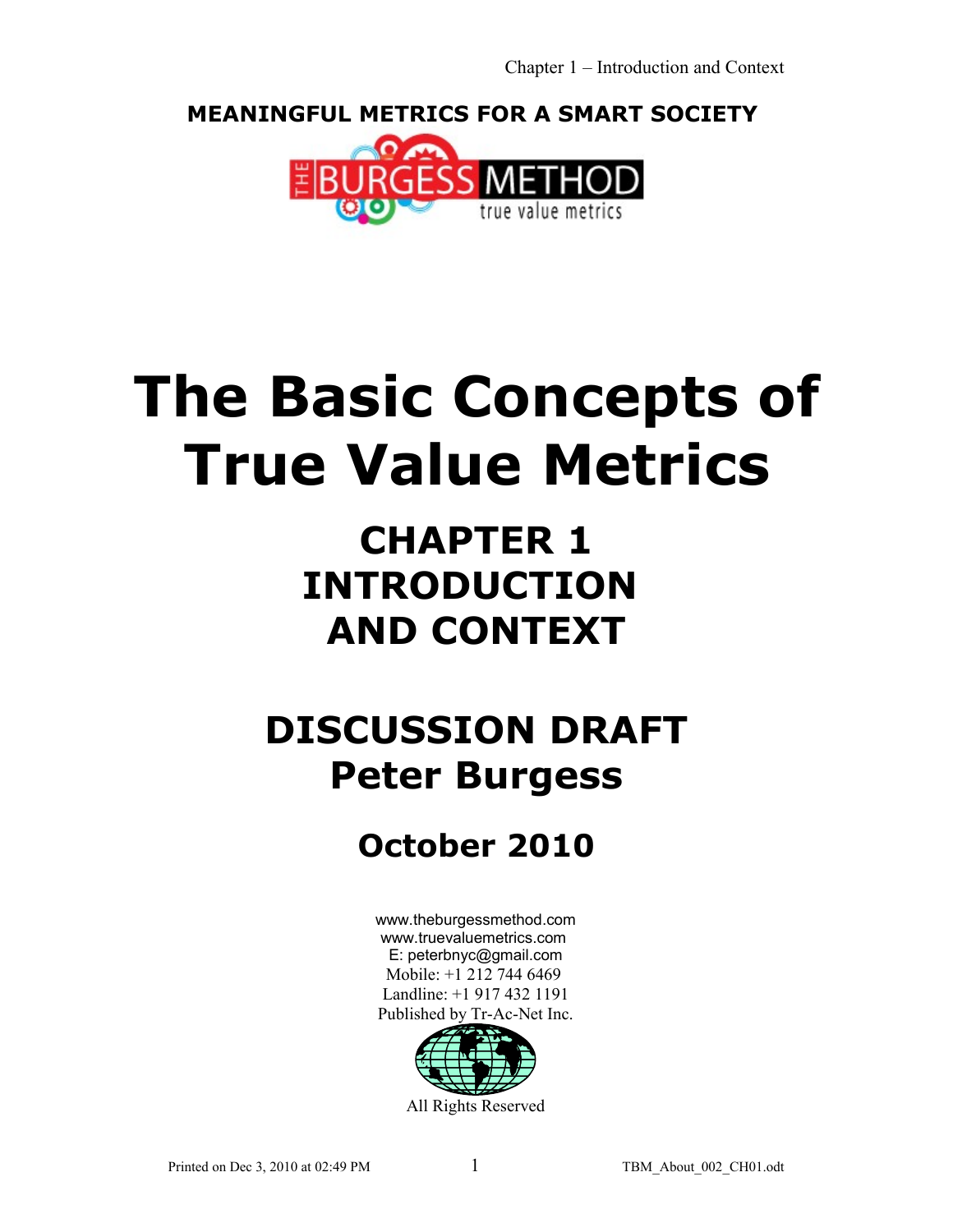### **About Peter Burgess**

### **Background**

*NOTE: This section is written in the first person. The rest of the book is written in the third person!*

I trained as an engineer. I did an undergraduate degree in Mechanical Sciences at Cambridge University, and subsequently did design engineering in heavy engineering for the Davy Ashmore Group based in Sheffield, England. At the time, the company was working on integrated steel mill projects all around the world including India, Turkey, Mexico, and Finland as well as several big projects in England, Scotland and Wales.

I also read economics at Cambridge … and subsequently trained with Coopers and Lybrand in London and was articled to Brian Maynard. Subsequently I became a Chartered Accountant. It was a "wake up call" to see separately the power of engineering and the power of accountancy and to understand what a waste because of the almost nonexistent coordination or collaboration between the different "silos" of professional development.

I traveled extensively as a student both in Europe and in North America. After several years of professional accounting and audit work in the UK, I migrated to Canada and obtained a position as a field accountant with HA Simons, consulting engineers, based in Vancouver BC, Canada. My field work took me to several assignments including major projects with the general contractor Brown and Root in Texas.

Subsequently I worked with Aerosol Techniques Inc. of Milford Connectivity, Gulton Industries of Metuchen New Jersey and Continental Seafoods Inc. of Secaucus, New Jersey and their subsidiaries. These companies could not have been more different in both industry sector … consumer products, high tech electronics and international fisheries … and in the character of the companies.

After more than 15 years of professional and corporate management, I became an independent consultant based in the USA with a focus on management and international initiatives. This led to some long term associations with some interesting companies, and with the World Bank and the United Nations Development Programme (UNDP) … and eventually to a lot of work associated with the official relief and development assistance (ORDA) sector.

My journey with information technology (IT) and management development has been long. During my work with Coopers and Lybrand I worked on the audit of one of the first commercial computers built to do business computing … at EMI just outside London. EMI, a leading electronics company had built the computer itself, and used it in one of their subsidiaries … EMI Records, that was involved with the distribution of Beatles records. The audit was impossible … but there were enormous lessons learned. At this time almost all accounting was done manually with the assistance of "bookkeeping" machines. There was a premium on being organized, and with "organization it was possible to do amazingly fast reporting of financial performance, even though the business was very, very large.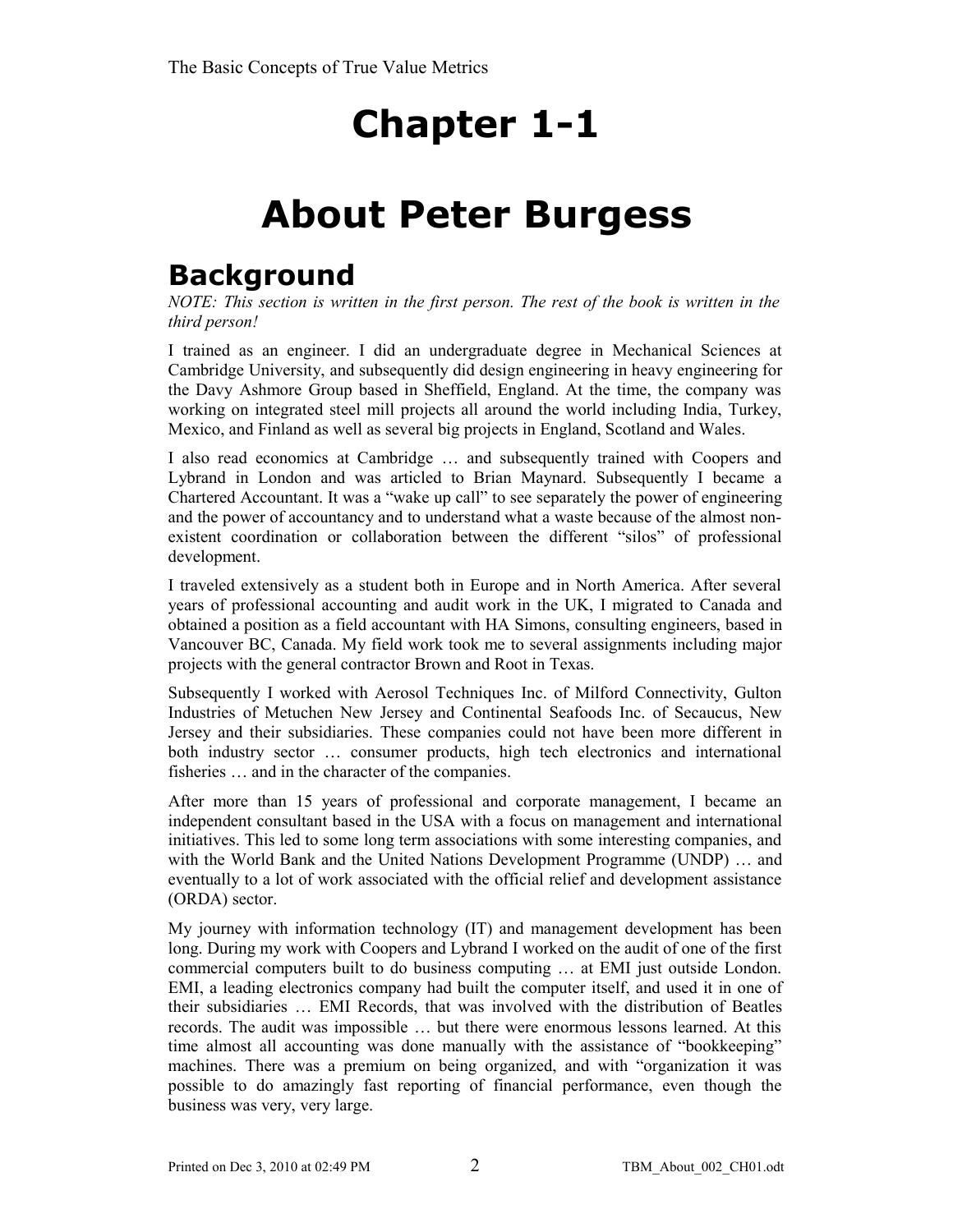At HA Simons, a new computer was being used to manage the money aspects of all the firm's major projects for pulp and paper mill construction oversight … simple budget and expenditure control, but very powerful because it was timely and closely integrated engineering design with money accounting. I developed a field cost audit technique using budgets and standard costs that made it possible to manage contract costs very precisely right from the start of a project … and went up against the contractors Brown and Root based on this methodology.

In the late 1960s, Aerosol Techniques installed a mainframe computer … which initially did not work. I became responsible for fixing the problem and making the computer do something useful for the company. The Harvard based Management Analysis Center consulting firm worked on this as well, and several Harvard Business School cases were based on the work. The company had been very profitable and available cash had been invested in facilities expansion … but not well … beautiful architecture but poor production engineering. My cost analysis showed that no amount of cost reduction would make the main new factory investment contribute to profit … no way, no how! The most unpopular short report in the company. I did a lot of other work on cost analysis and how to make products contribute to profit … costs depend on the product design and the factory process, not on how the accountant fiddles around with the numbers!

Gulton Industries was an early enabler of the computer era as a leading edge developer of miniature ceramic components for electronic systems … their microceramics division. This led to military and space work where size and weight were important. The company supplied power supply equipment and communications equipment to the Apollo program and it was Gulton equipment that was used in the conversations from the moon! For internal management Gulton did things in an "old fashioned way" … numbers on paper, but used them to manage high tech work! More cost analysis … and identification of pieces of the business that were highly profitable, and those that were big and a huge drag on profit performance. I was given the assignment to be Controller of the Gulton subsidiary, Southern States Inc, near Atlanta, Georgia … more cost analysis … and then a decision that for this unit to improve profit performance it would require drastic management action. The President and three out of five vice presidents were removed … and everything went better … engineering … marketing … procurement … production … profits! I was put in charge of "Admin" and was also VP Manufacturing in the new operational structure! One of the production departments was a foundry … this operation was critical to the whole production cycle and operating at full capacity on a two shift basis, and limiting everything else. My solution was a third shift … which was met with fierce opposition. What else to do? No suggestions, so the third shift was implemented. The opposition was right … costs were high, production was abysmal. Why? I turned up at 2 am in the middle of the night unannounced … everyone doing nothing … a key machine broken down. No maintenance … not enough supervision. I called the maintenance manager ... 2 am ... and asked him what the problem was? Within days, with real supervision and adequate maintenance the night shift became the best of the shifts … and proud of what they were doing! Another story associated with the foundry was the long time use of average cost … cost per pound … to do casting design. With this method engineers were encouraged to make castings lighter and lighter to "reduce costs" … but in fact were doing exactly the opposite. The behavior of cost in a foundry depends on many factors other than the weight of metal including the shape of the casting, the quantity being made, the process needed for the specific casting, scrap rates, the type and quality of the mold and so on. These are standard process elements, and designing to reduce cost of each of these changes the dynamic … higher production, lower costs, better castings. It was also at Southern States that I used production reporting to improve production performance. A routine daily production report was circulated to "management" and department supervisors next day mid-morning … it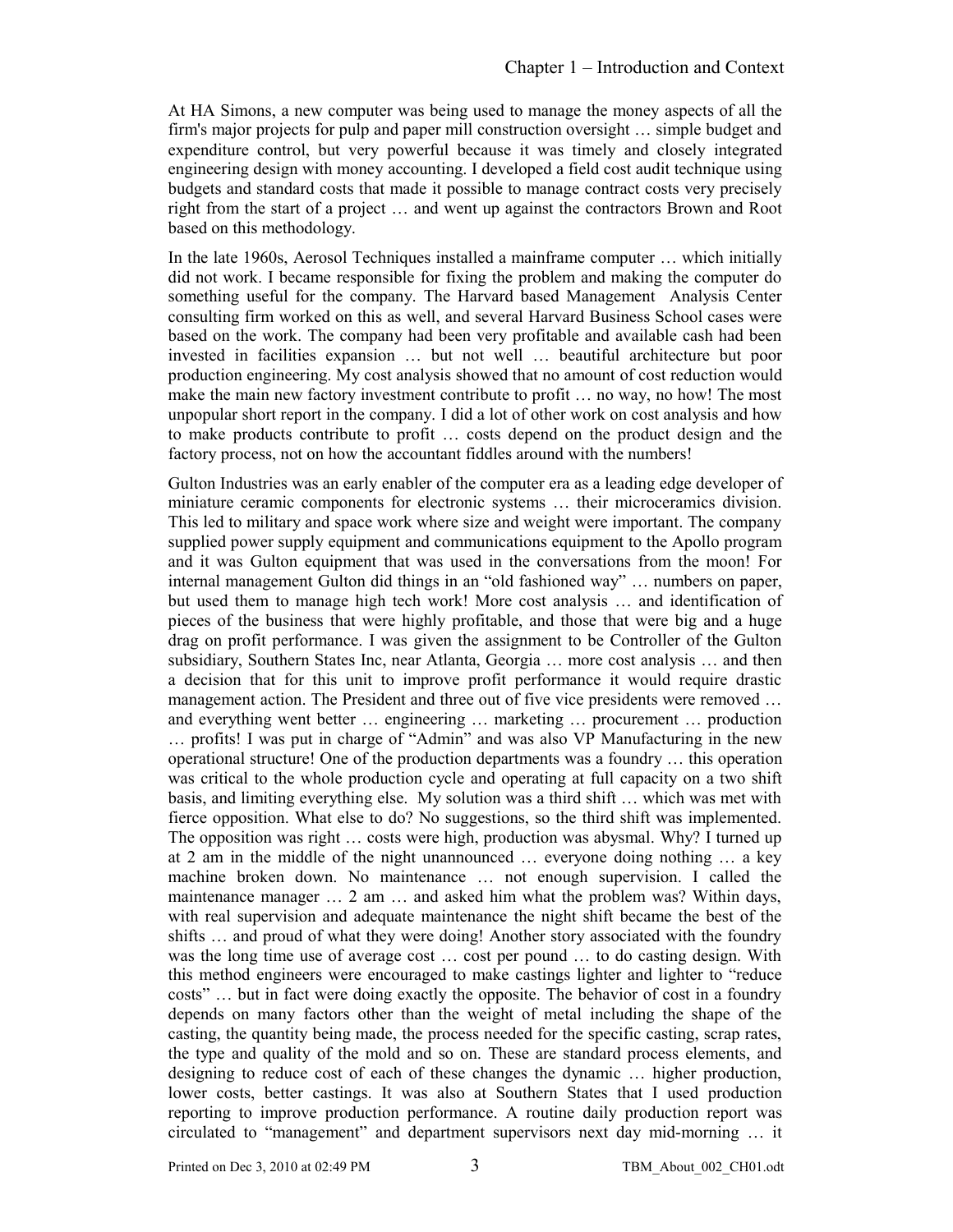showed what had been produced, and most people knew what should have been produced, so they had an idea of how well the factory was doing. It was an excuse for a cup of coffee and a conversation … not really very much more! As the new VP Manufacturing, I had the report modified so that every supervisor estimated the production they anticipated for the day half an hour into the shift. By 8.30 am we all had an estimate of production for the day … and we knew … and maintenance knew where the problems for day were located. By 9 am the problems were being fixed … and by the end of the day record production day after day after day! This is a simple application of engineering control theory … very simple … but very powerful!

Continental Seafoods (CSF) was a completely different experience. In some ways a very small company, but it had operations in 26 different jurisdictions around the world, and was involved with a very complex array of different legal business issues that affected operations and the way the accounting was done. Every country has its own business laws … and their own fishing laws, rules and regulations, etc. There are international rules about ownership, flagging and insurance of vessels. There are rules about international trade, export taxes and import duties. There are rules about employment of local staff and rules for international staff ... about benefits ... about hiring and firing ... about taxes … and remittances. There are fluctuations in market prices and fluctuations in currency exchange rates. There are very long supply chains for spare parts and everything else … and getting materials through customs may or may not be quick and easy! I had to learn more to do the quite modest job of being CFO for this company quickly than at any time in my life. The CSF team were very accomplished … and the operational staff were able to do amazing things as soon as there was some clarity about what needed to be done. When I joined CSF ... about six months after a new President and CEO had been appointed … the company was in a cash flow crisis and very unprofitable. I was able to help focus the turnaround on what would make a difference very quickly … and then do it with our very limited resources. On my first visit to our operations in Liberia in West Africa I see most of the fishing vessels at the dock as I fly into the country late Saturday afternoon. I am met at the airport, and taken to the best hotel in town ... and checked into the best suite ... and then advised that they would pick me up Monday morning to come to the office for a meeting! Sunday morning … I take a taxi to the seaport, find the CSF office and announce myself! After the initial shock, I get a tour of the vessels, and the facilities … production plant, cold store, maintenance workshops, spare parts stores, etc. By lunch time I have a pretty good idea of what is going on and what sorts of problems they are trying to handle. It became pretty clear that the head office had been a big part of creating the current operating problems in the field … spare parts inventory was on the books at a very big number … but none of the spares were useful to keep the current vessels running. Most of the spares were old, and were only useful for vessels long since discarded … but the old management did not allow the proper valuation for the spares and the write-offs this would create! That Sunday afternoon a list was made of the spares needed to get the vessels back in service … almost \$500,000 of spares … and it was telexed to the home office. By Thursday most of the spares arrived at the airport and were on the vessels very soon afterwards and the vessels went back to fishing again. The profit contribution to cover the cost of these spares was made back in about 10 days! My position about financial controllership is that the job is to make it possible for operational managers to do excellent work … and not to get in the way! I forget what we did on Monday when they originally planned to meet me!

After almost 20 years of professional work and corporate employment I started a small consultancy firm. It had little success in domestic US consultancy but did better doing work in the international area. I did my first consulting assignment with the World Bank in 1978 and did many more over the years. However, it was a deep shock to see the state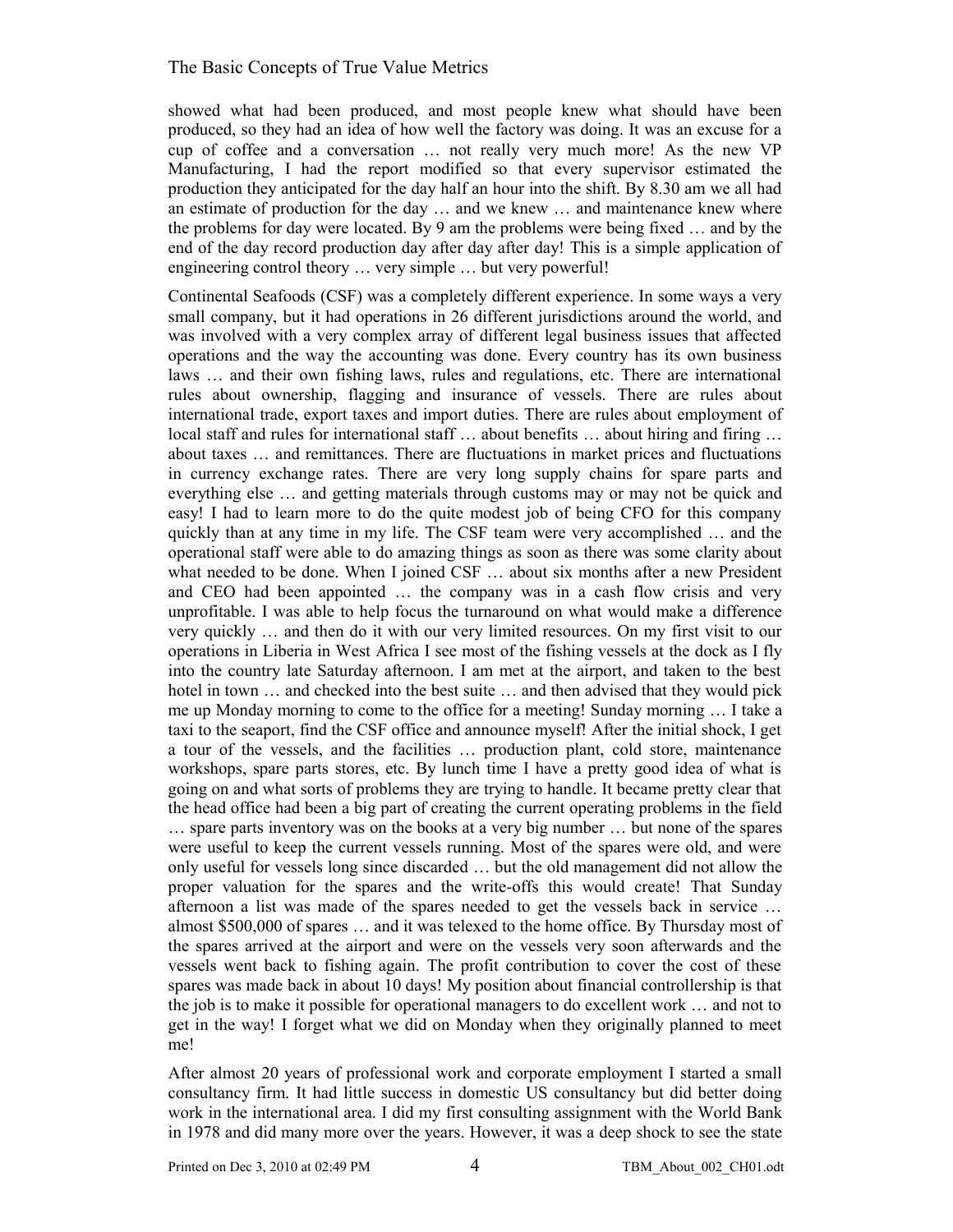of management information in the official relief and development assistance (ORDA) community and in government compared to what was now being doing in the privare corporate sector. By the time I got into consulting, I was an enthusiast for management as a tool for achieving high performance, whatever the endeavor. I was completely unprepared for the way government and large bureaucratic organizations actually function, and remain concerned about this deficit.

I was totally unprepared for the impact deregulation had on business in the 1980s, especially in the United States. I understand the concept of "laissez faire" but in my book it does not translate into "anything goes". The fact of fraud and misbehavior on the part of many people and organizations was a great disappointment … and the fact that similar behavior is still tolerated in the higher levels of corporate and economic power.

There is much evidence that there has been significant manipulation and fraud in achieving high profits in the deregulated environment of the past thirty years … but getting high socio-economic performance for society in this setting has been difficult. The problem is not people … the problem is a system that has metrics that ignore everything except profit and data that moves capital markets higher … the problem is a system that ignores every single aspect of investment in society.

Though my success has been limited … I have had the opportunity over the years to work and do assignments in more than fifty countries round the world … I have worked at different levels of the economy from refugee camps and rural communities to national level planning and oversight. Some of my work has been very practical … some quite academic!

From my background and experience, I am clear that something different is needed that will help to improve the management of resources. What is needed is a combination of "system" and "movement" so that the power of management information can be available not only to a small rich powerful elite, but to everyone who is interested in an improving society and doing the best right thing!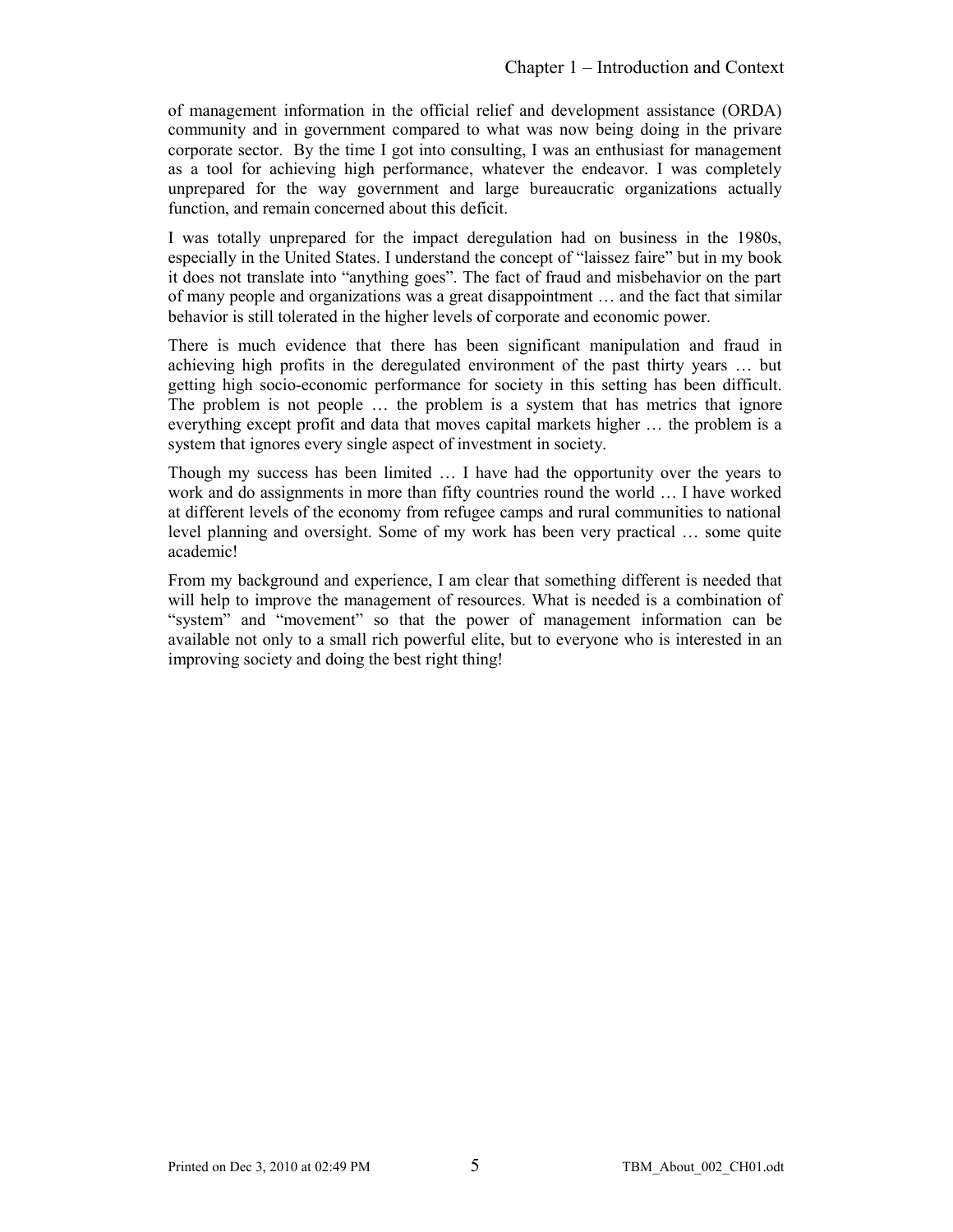## **Context … The World We Live In**

### **Extreme Complexity The many elements of society**

There are many elements of society that make it complex. The following graphic shows some of this complexity ... in a very simplified manner. There is complexity at the national level and the international level (not shown) and all sorts of complex detail at the community level.



Society and economic activity are complex … with many different organizations and structures that make up the whole.

### **More understandable at the community level**

In the community where life is live there are all sorts of activities and organizations. The complexity is real, but on a scale that is understandable.

- 1. There are people and families and communities.
- 2. There are people and activities and projects and organizations
- 3. There are buildings, blocks, neighborhoods and communities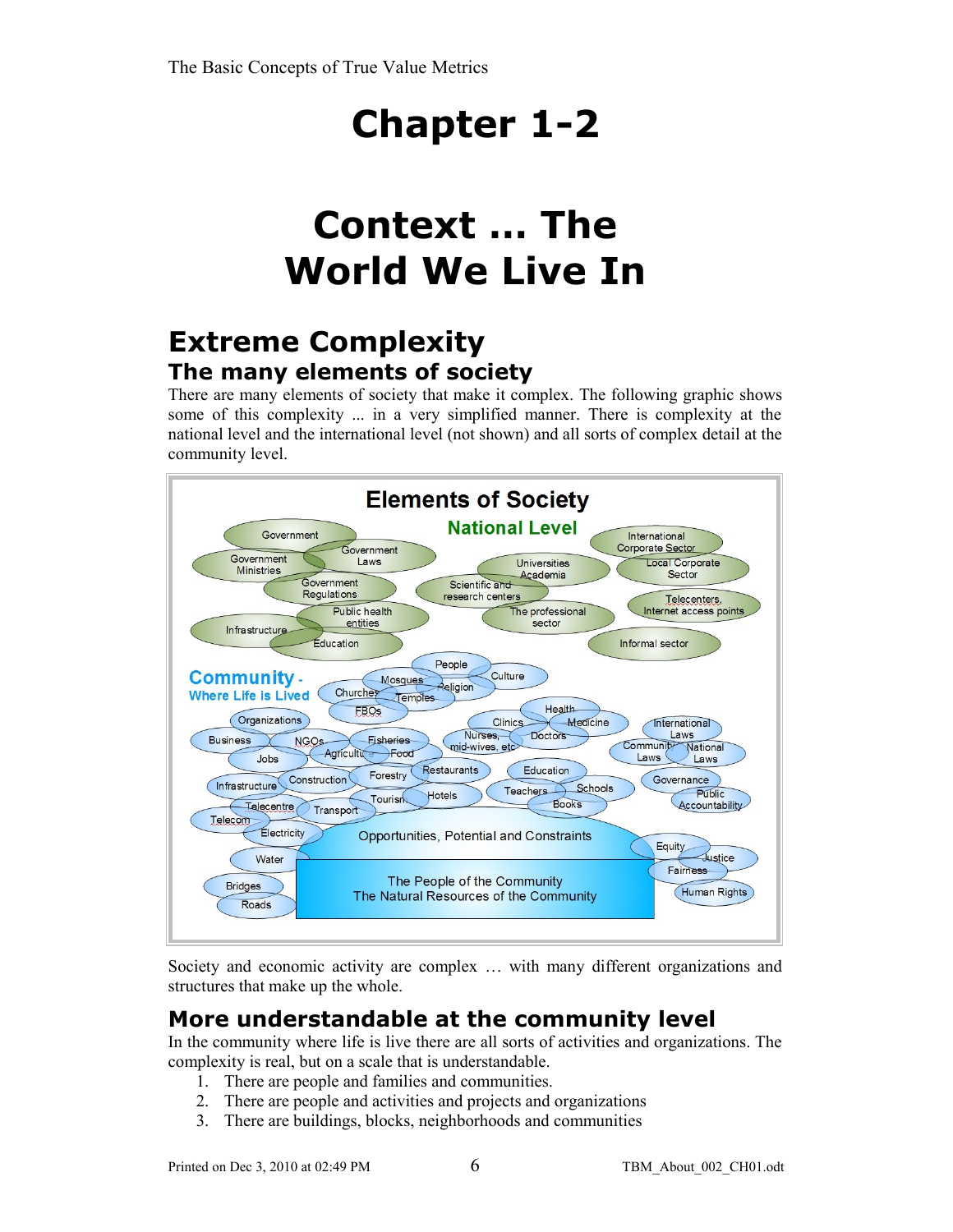- 4. There are activities and sectors.
- 5. There are no simple relationships … there are many variables.

An aggregate or average is not very useful for decision making ... what is needed is granular data that reflects a real reality ... not a distant derivative of reality! The community is where people live ... and a lot easier to understand. The complexity at the community level can be understood in a granular manner ... with cause and effect tightly linked. At the community level people have names, and are not merely part of a statistical pool. Activities are tangible, and data about costs and results much more easy to understand.

But there are complexities in a community … and there are a zillion different ways in which simple analysis can go wrong. Every human being is different … and this has the potential to be useful or to be a constraint in making progress happen. A place where there is progress is one where people have been able to organize so that there is progress, and other places where there is limited progress, it is because the human energy is getting wasted in one way or another.



This is a major simplification … maybe somewhat simplistic. The point is that at the community level it is possible to use very simple observation … "management by walking around" ... to understand what is important and what is not. Progress is going to be achieved when resources are applied to priorities that have a high relevance in the specific community and decision makers are held accountability for performance ... using objective independent metrics.

#### **What gets measured gets done!**

#### **Governments, multilaterals and others**

The overhead structure of the world's governance is big and complex … and a big reason why it is difficult to make progress. The World Bank and the regional development banks that work in ways that are very similar to the World Bank have procedures and processes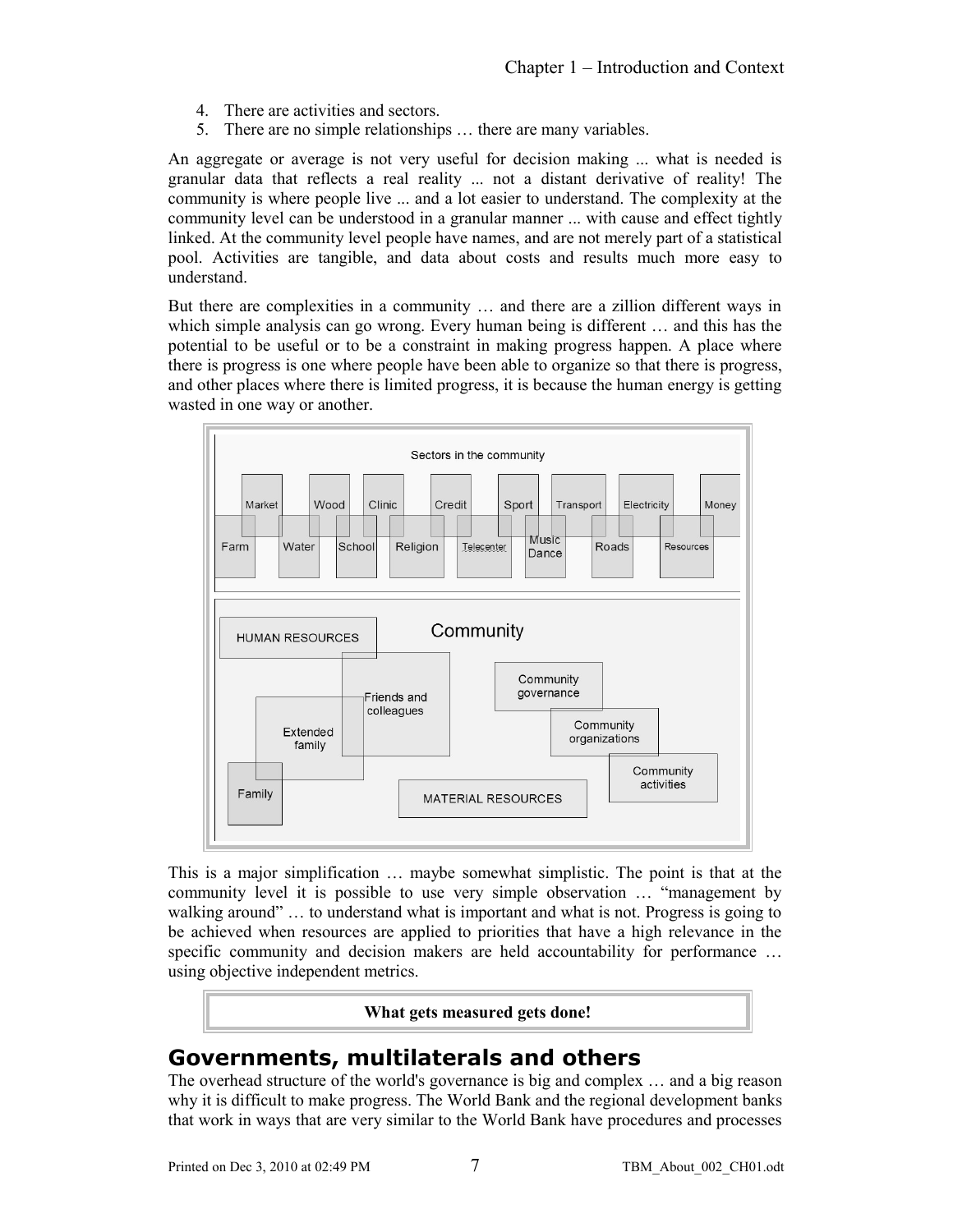that are very "Top Down" and, in the main, very inflexible. The same goes for the United Nations and the various bilateral agencies.

Non-governmental organizations (NGOs) were intended to bring more private sector innovation and enterprise into action … but where they get their funding from the public sector, they soon become the paid servants of the of the government, devoid of much enterprise and initiative. They maintain the "top down" way of working much to the detriment of potential beneficiaries.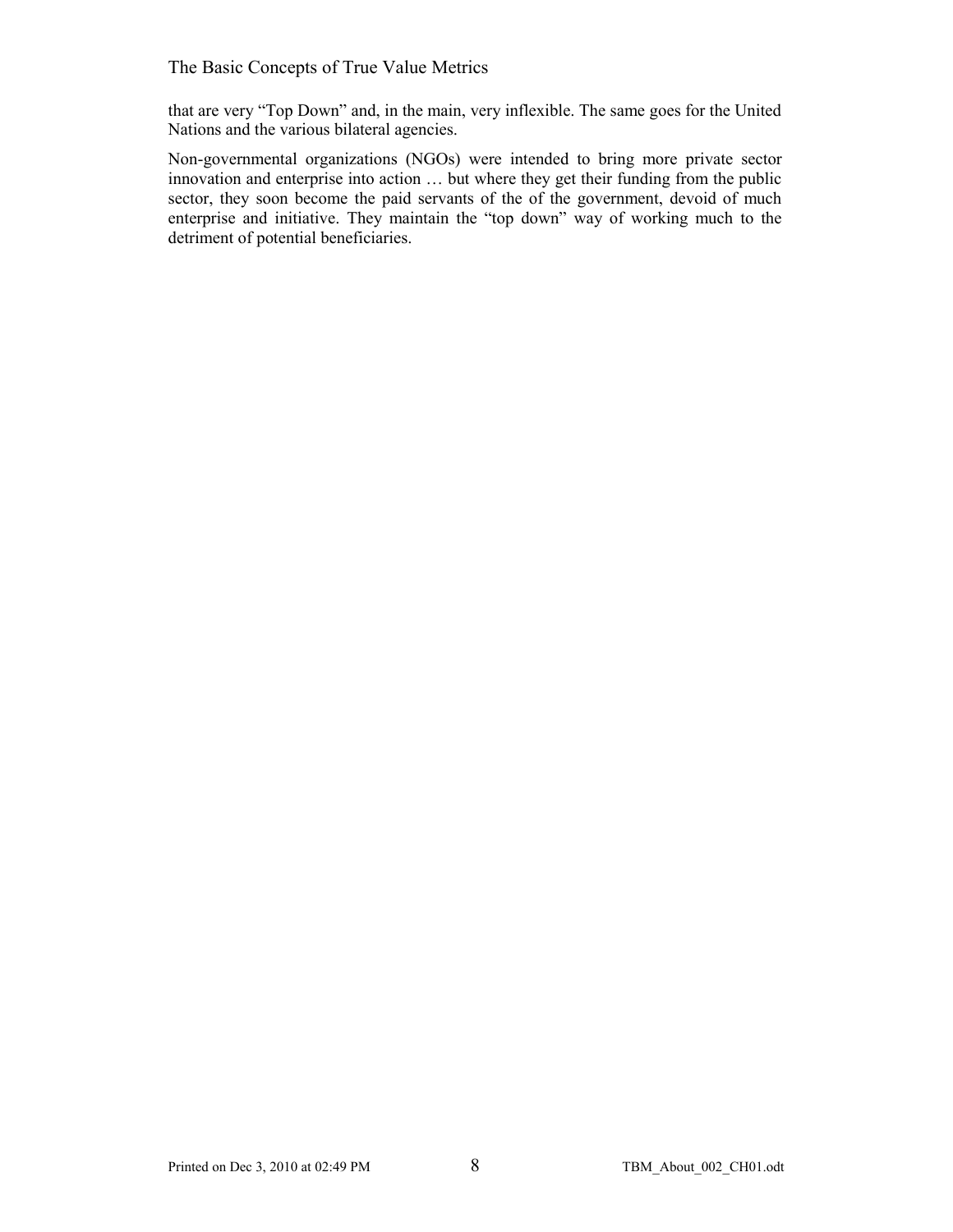## **Pursuit of Happiness**

### **Progress Is More Happiness Different from the pursuit of wealth**

The Founding Fathers of the United States saw fit to write about "pursuit of happiness" but they did not make mention of any of the common measures being used today to describe economic performance like profit or GDP.

It is likely that they recognized that there were many different versions of happiness ... that happiness was subjective, and would depend on many different elements.

In TVM happiness is a big part of the value profile … more important than either money profit or money wealth per se.

#### **Profit and GDP not good measures**

The business community uses profit as its main measure of success, and probably has done since the beginning of human history. But profit ignores the value flows associated with the business that impact community and society. Modern accountancy has become very sophisticated about the reporting of profit and the business world as a whole understands the metric and all the reporting associated with it. Maybe this is less true for the general public, and there are unfortunate distortions in the reporting of profit caused by laws, rules and regulations that make it possible to report inappropriately. Taxation rules, for example, are one area where distortions get incorporated into profit reporting.

In the modern era an important proxy metric for progress has been growth, and the dominant measure of growth is the economic metric Gross Domestic Product (GDP). This is a dangerous metric for society and the planet if ever there was one since it is based on the idea that more is always better. GDP has little to commend it as a measure for progress, except, perhaps that it is has a long history and is an reasonably easy metric to compile and publish, though it can be argued that even this is wrong because of the corrections and adjustments that are now incorporated in the measure to account for anomalies.

#### **Progress is NOT more and more and more**

Progress in quality of life is NOT more and more and more, but enough of some things and access to all sorts of other things. Quality of life is made up of many different sorts of things … some is "stuff" … some is services … some is intellectual … some is spiritual … some is emotional. Beauty is positive … ugly is not. Friendship and love are positive … hate is not.

#### **Happiness … quality of life … needs … wants More people, more need**

Basic needs must be satisfied at a minimum level in order for the poor to live … and far too many people are dying because even these basics are unachievable. Quality of life is a mix of needs and wants … a mix that is not at all uniform between individuals and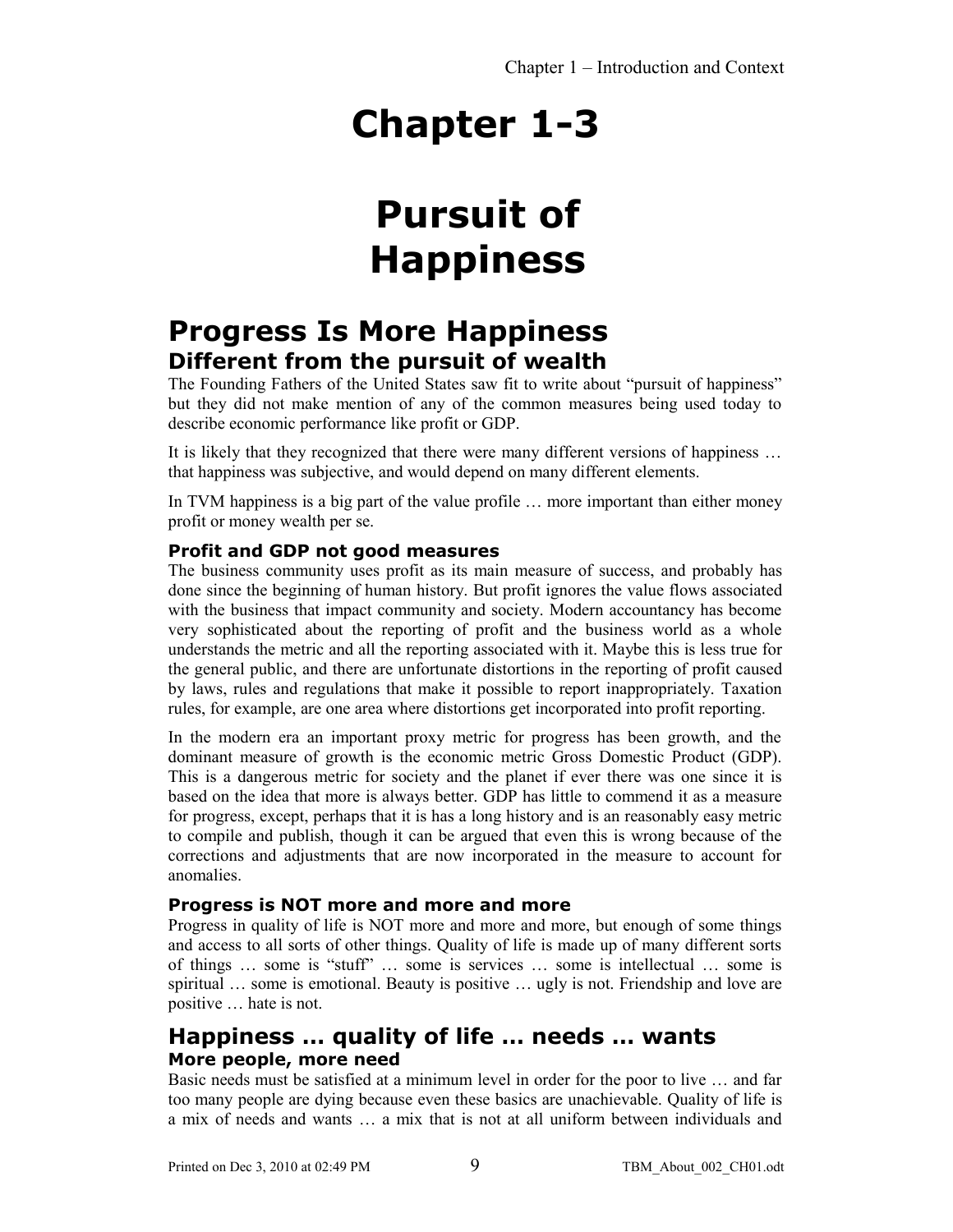cultures … nor indeed among different age groups within a culture. The diversity of needs and wants that constitute quality of life makes quantification more difficult, but not impossible.

Needs originate with people … no people and there are no needs. The more people there are the more needs there are.

There are some basic human needs ... the basics that are needed for survival. Beyond that there are other needs and wants that define who we are and how society recognizes progress and status. TVM recognizes that there is a difference in the value of a small amount of potable water required for human survival ... and the multi-gallon flows of water associated with high end flushing water closets and showers ... not to mention watering the lawn and washing the car!

More is good until basic needs are satisfied. In a shortage economy, more is a reflection of better … but the global "North" produces more than it "needs" and more merely means that there is a bigger surplus. In a shortage economy, a bigger crop means that there is less shortage, and people are able to eat more and be in better health. In a shortage economy … more is better.

Needs are not the same as wants … though more and more a money focus society is trying to convert wants into needs. The purpose of advertising is to create demand … wants that feel like needs.

#### **Advertising … misinformation**

Advertising and misinformation is a part of the problem. Madison Avenue … the world hub of advertising and promotion has done a great job of creating demand where there really is none. They are masters of spin so that people with almost everything still feel the need to go out and buy! GDP is driven by the amount that is spent … about consumption … no matter how silly the consumption and how little it is needed! Nothing wrong with enjoyment … but not at the expense of others.

TVM includes information about needs in the metric framework ... including needs associated with the very poor, needs associated with the high consumption middle class and the commerce associated the very wealthy.

#### **Basic needs**

Perhaps as many as 2 billion people are struggling to meet their basic needs for food, water, sanitation, shelter and clothing. Healthcare and education are highly desirable but in most cases beyond the means of the very poor.

#### **Poverty … the \$1 a day metric**

This absolute measurement of poverty serves little purpose … other than to employ researchers and analysts. How many people are in the \$1 a day economy and how many are in the \$2 a day economy is not of great consequence. What needs to be known is how fast the progress in getting quality of life to be better is in a specific place … a focus on the progress of people from their very poor status to something that is better.

The metrics should help to show what works and what does not ... and who are making good decisions and who are not … and what issues most need to be addressed so that people know what to do.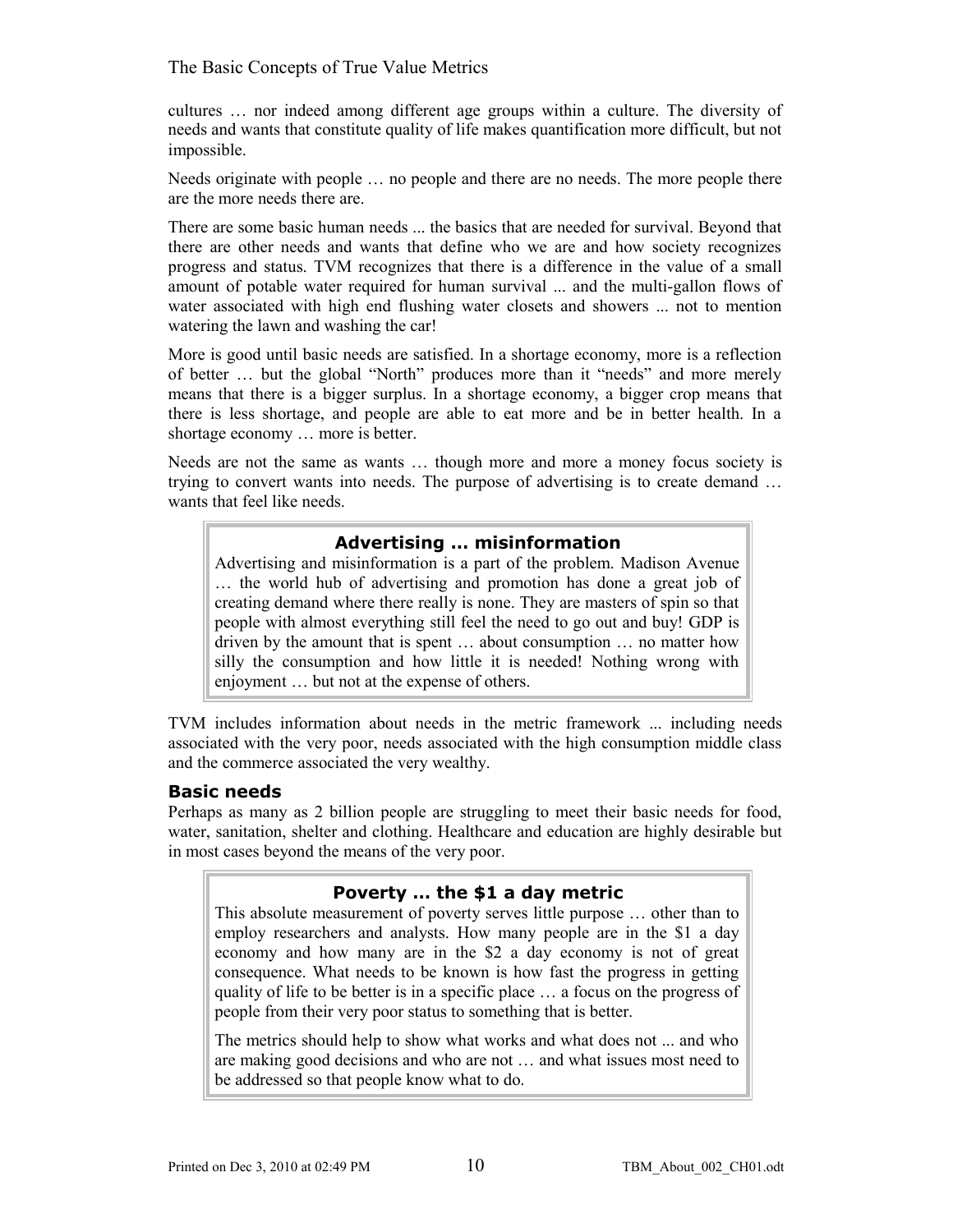For TVM, a better question is about the activities that result in abject poverty and what are the needs that poor people have so that  $(1)$  they may survive; and  $(2)$  they may progress.

#### **Middle class quality of life**

Most of what might be thought of as middle class needs are merely wants ... but they are the driving force of the modern consumption economy. There is a big service industry that has the singular job of convincing ordinary people that they "need" all sorts of things that are profitable to provide ... and are really not needed at all. In fact the consumer would be better off if much of what they are buying was never produced.

The conventional wisdom for many decades has been that socio-economic success is about the achievement of a middle class life style ... like the Americans. The problem with this is that middle class consumption using the American model cannot be achieved without rapid loss of the earth's natural wealth. With only 5% of the worlds population achieving this level of consumption ... natural resources are already stressed and it is difficult to imagine what will happen if 50% of the population were middle class .

For the global middle class, it is imperative that needs are redefined so that the ultimate is not simply "more and more" but something that reflects more quality and less quantity … more happiness less "stuff".

#### **Luxury ... not needs at all**

The world has a super-rich class and though small in number they can buy whatever they want using money from their very deep pockets. This big buying power supports a big luxury sector. Much of the commerce associated with the luxury sector does not satisfy need at all ... but serves high end wants ... more the satisfaction of ego and confirmation of elite status in society!

### **Poor and hungry**

#### **Far more than there should be**

Out of a total world population of more than 6.5 billion, it is estimated that more than 4.5 billion are poor and hungry. In a world where global surplus production is now possible, the fact of so many poor and hungry is a global disgrace. The decision makers and the leaders of society … corporate, government and the economic elite … should be ashamed of themselves.

Broad-based progress is possible. Better and better quality of life is a reasonable goal ... but better cannot merely be more and more consumption of goods and services and more and more accumulation of money wealth, but must be more and more of value creation and the accumulation of what might be called "value credits".

Over the past century some people … relatively few … have been able to benefit from the abundance that has become possible because of advances in technology and in consequence productivity. But many more have continued to struggle to satisfy basic needs .. and the absolute number of people now poor and hungry is more than two decades ago … more than five decades ago.

The prevailing money accounting metrics of economic performance associate growth with success. This is a fallacy ... way too many people are in situations where quality of life is totally unacceptable. In order to improve performance … the first step is to get the metrics that measure the right things in the right way.

**Top job: change the way the game is scored … and we will change the way the game is played**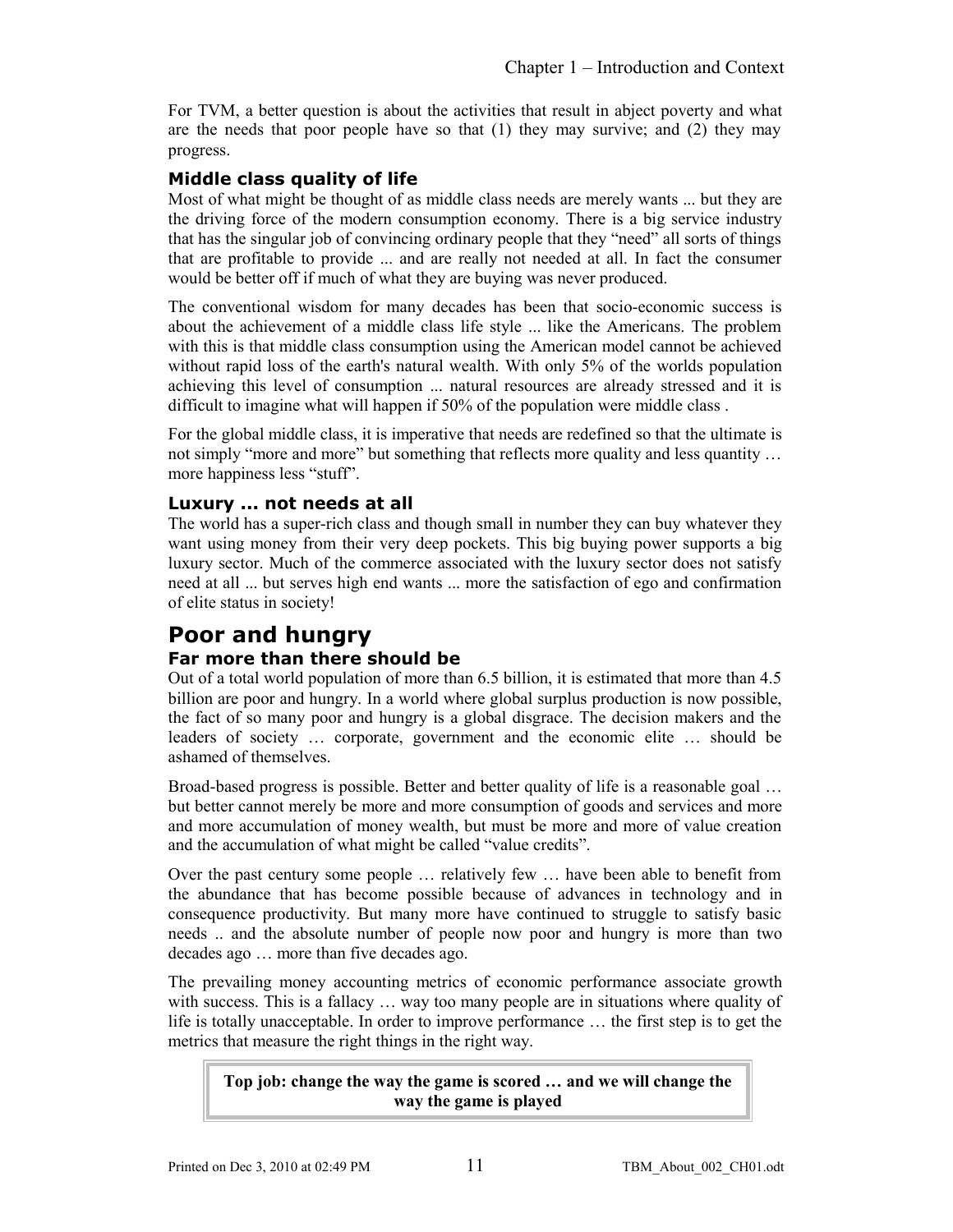#### **Aggregate demand … value destruction**

Aggregate demand is a big metric in the modern money economy … aggregate demand is the driver of corporate business volume, which improves profitability which in turn makes stockholders happy. But what does aggregate demand do for society as a whole. In some situations more aggregate demand would be a great indicator of progress out of poverty … in other economic situations more aggregate demand may well end up facilitating more obesity. There is a difference and the metrics should be very clear which is which.

When community needs are satisfied by the community buying things, the community economy is on its way to being sustainable.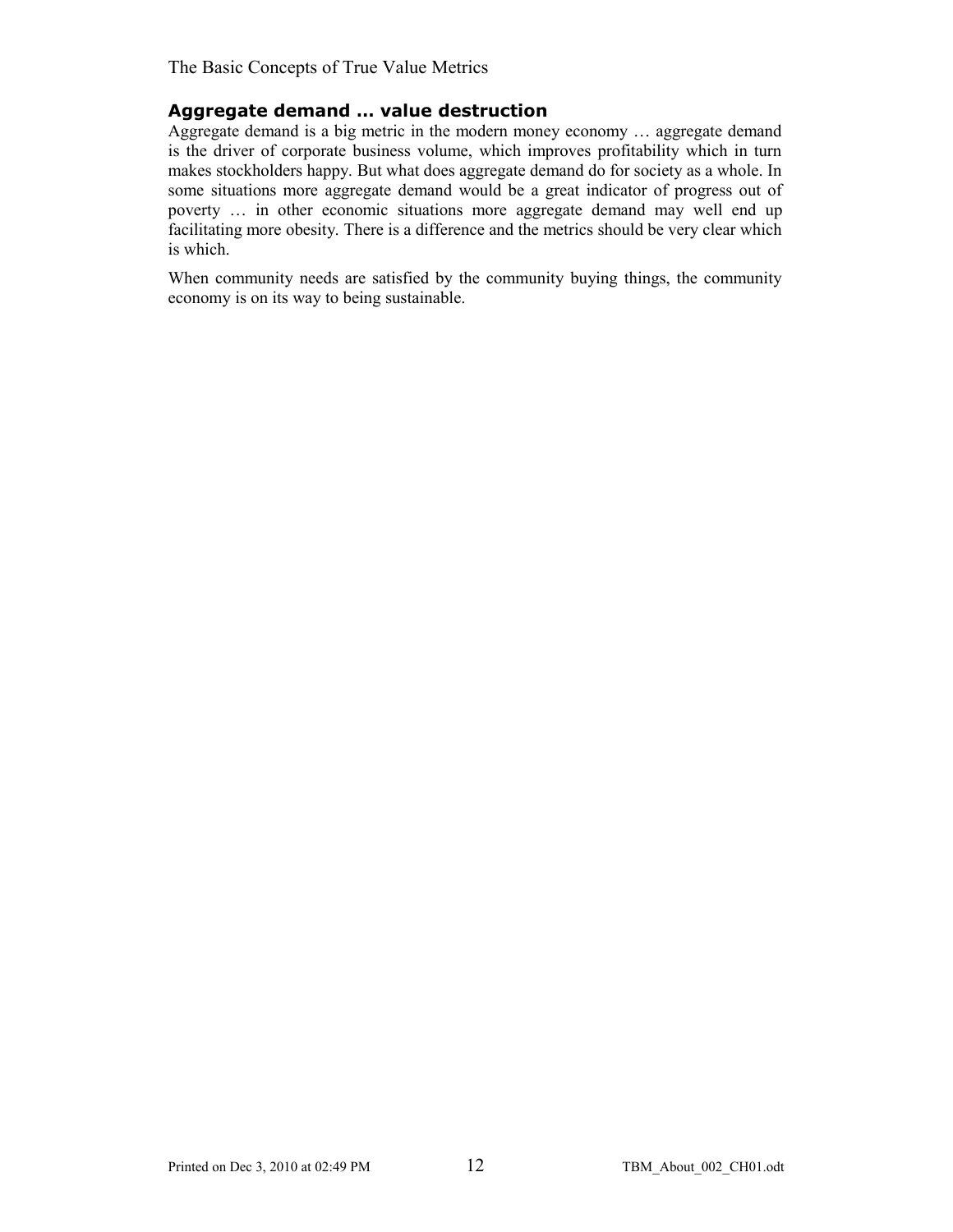## **The Sustainable Society**

### **What Version of Sustainable TVM serves all versions**

#### **Value construct is universal**

TVM is about metrics … that is data and analysis of what is and what could be, or should be. What something is called is less important than what something is … and the data will show as clearly as possible what something is, what it was, and what it could be ... all in the context of what should be.

A lot of issues are subjective, but this does not matter for metrics that aim to report simply the factual reality. With TVM the issue of subjectivity and its variability is a part of the system.

TVM aims to be of utility whether the version of sustainability relates to:

- 1. a green initiative for a building or community;
- 2. the exploitation of mature tropical forest;
- 3. the mining of minerals;
- 4. fishing;
- 5. carbon footprint;
- 6. public transport;
- 7. or anything else.

#### **Sustainable … what does it mean?**

In many modern settings the word sustainable is almost meaningless … it has become a "fashionable" word, and is applied to anything and everything and means leas and less the more it is used.

#### **Sustainable … used everywhere meaning nothing!**

A recent conference (October 2010) at Columbia University in New York had "Sustainability and the Extractive Industries" as its theme ... arguably an oxymoron if ever there was one! Surprisingly this did not seem to bother anyone … sustainability is very fashionable!

That is not to say the idea of sustainable should be discounted … merely to be very clear about what is going on. In the case of the Columbia University conference the issues were very important but related to how best to use the revenues generated by extractive industries in the best possible way … starting off from the premise that what has been going on for a very long time is essentially unacceptable … essentially wrong!

#### **An engineering metaphor**

TVM uses an economic model for socio-economic progress that is based on the very solid realities of science and engineering. It is a very mechanical model of how an economy works ... not very sophisticated, but based on the observable connections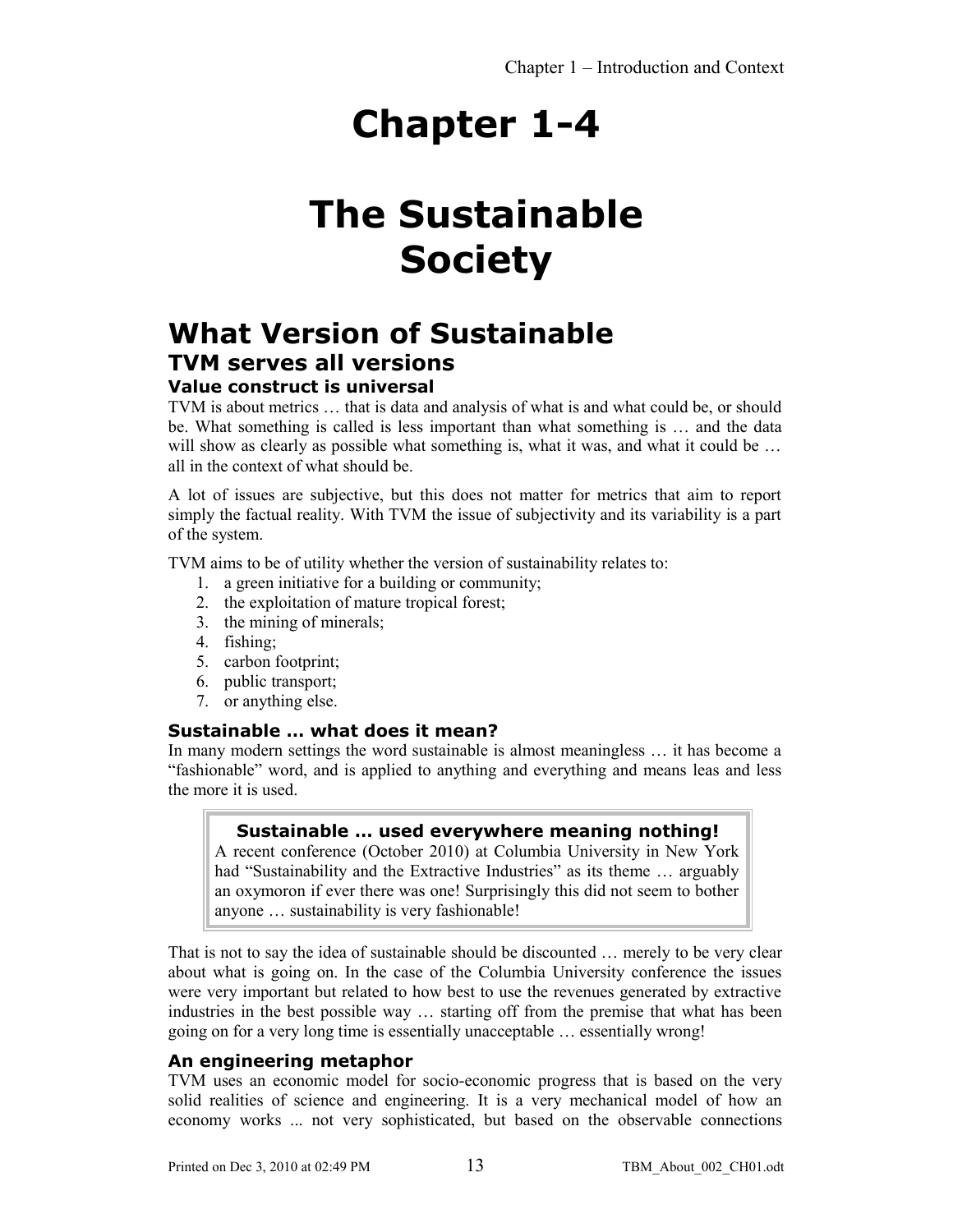between activities and outcomes at the the community level and very macro outcomes at the national and global levels.

#### **In the main ... finite resources**

TVM respects the fact that the world has a finite store of every economic input ... with the exception that energy from the sun is on an the astronomical scale.. In the global scheme of things, science, engineering and technology are all connected through ubiquitous laws of nature ... and economic laws have some similarity. The principles of Newtonian mechanics and engineering thermodynamics apply universally and preclude perpetual motion as an engineering outcome. TVM has a similar perspective about the dynamics of socio-economic progress.

#### **Wealth … origins are miraculous … sun and life!**

Wealth has its origin with the creation of the solar system including the planet earth ... a sun with astronomical amounts of energy, earth with finite amounts of many valuable natural resources and life.

Over time planet earth has accumulated more valuable resources by converting the energy of the sun into more resources ... what is today the deposits of coal, petroleum, etc. For millions of years the world was getting wealthier ... accumulated wealth converted from sun's energy and storing it.

This has all changed in the last dozen or so decades. In this recent period the world has started to consume its wealth at an accelerating rate ... and people have not been paying much attention. The accumulation of wealth by people and organizations has become a critical metric ... and the consumption of wealth once possessed by the planet is ignored.

Up to now the broad outcome of developing more human intellectual capacity has been to facilitate more rapid exploitation of the deposits of accumulated solar energy ... and more and more activities that consume these deposits. In the process we have used metrics that suggest that more and more consumption is the goal … that more and more and more is a better quality of life, All of this is fundamentally wrong.

### **What are the limits on wealth?**

#### **Wealth … using money metrics is finite and quite limited**

If the process of transforming the wealth of the planet into the wealth of the people and organizations was efficient ... and reversible ... the matter would be less serious than it is. But in fact the conversion is very inefficient and not easy to reverse ... maybe even impossible to reverse . Fossil fuel energy that took millions of years to be accumulated on the earth by conversion from solar energy will get consumed in a few hundred years ... and the prevailing metrics for wealth only account for the accumulation of wealth by people and organizations while ignoring totally the consumption of wealth associated with irreversible consumption of the world's resource wealth.

#### **More and more "stuff" hits limits**

At what point does a "more and more" economy hit a brick wall ... or go over the cliff ... or become an economic train wreck? The money economic growth over the past two centuries has been very impressive … but few see the practical ways in which this economic model will be working well in another two hundred years. Analysts worry about the model coming apart by 2020 … in ten years … or 2050 … in 40 years.

What happens when the oil runs out? What happens when naturally occurring potable water is a distant memory? The answers are missing! The TVM engineering metaphor accepts that material and money wealth is finite … and value based socio-economic performance has a whole lot more potential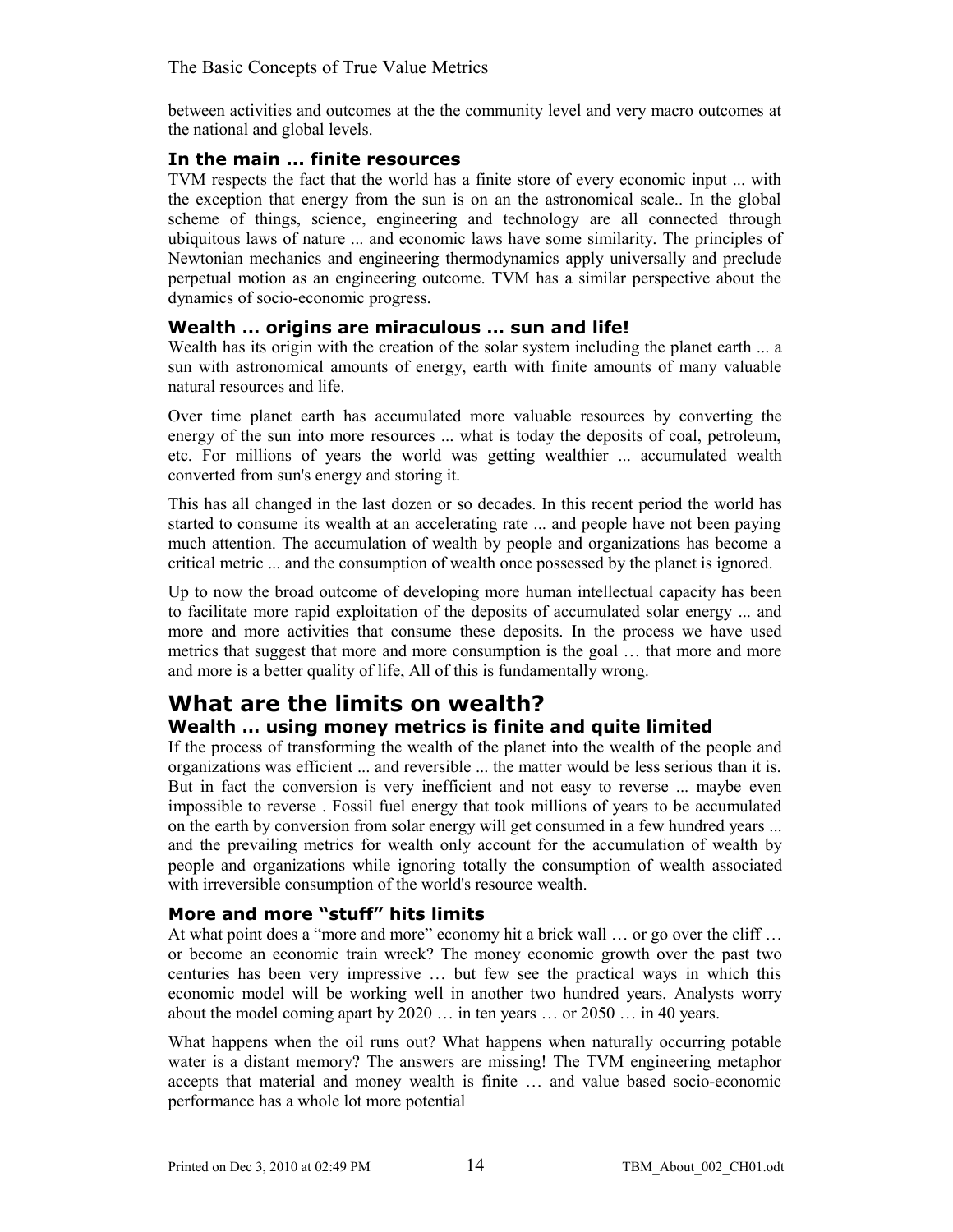#### **Quality of life does not need to be limited**

Value … better quality of life … may be created without the depletion of the earth's natural accumulated wealth. Value creation may be substantial merely with the use of human energy and intellect. Human intellect ... brain power ... has enabled people to make use of tools to do amazing things. Maybe ... just maybe ... the value creation associated with this could replace money wealth creation that has driven economic analysis for several hundred years.

There is a limit to exploiting the accumulated energy that has flowed from the sun over millions of years and is now stored in fossil fuels, soils and tropical forests. Money metrics do not take this into account, but it is accounted for in TVM.

In TVM human intellectual energy, quality of life and well being are assets … good deeds, creating happiness and improving quality of life are as important as products and services. People and organizations should accumulate value wealth as well as money wealth and there should be improving quality of life without drawing down the natural wealth of the planet.

#### **Will the planet's socio-economic system implode?**

This is a big question … and the answer is that, based on recent global leadership, that it almost certainly will. The idea that the big banks would become near broke was completely unanticipated by all the highly educated experts … many of whom now seem to think that the problems have been fixed. These people are not residing in the real world but live in gated communities and work on the top floor of high rise banking towers totally out of touch with all reality!

#### **Too big banks went broke!**

"The big lesson from the financial sector meltdown of 2007 and 2008 is that organizations that are too big to fail do fail ... and only survive when they get humungous amounts of life support from somewhere. Big government provided the support pulling from ordinary people who had nothing to do with what the banks did to make themselves fortunes. Running the global economy in the same way that big banks were run is too big a risk and absolutely has to be changed. New metrics must be a top priority!

TVM is only metrics … with a limited role. The aim is to good relevant metrics that are useful. This role is to get the metrics in place so that the major key issues are being measured ... and then it is up to others to take the steps to reform the activities and organizations involved with socio-economic activity so that there can be positive outcomes ... value wealth accumulation ... for people (quality of life) , organizations (profit) and the planet (replenishing nature's bounty)!

#### **There is a sustainable dynamic**

There is a sustainable dynamic for socio-economic progress. It is one where progress is funded by the surplus production of society … that is the value adding of society is surplus. Nothing that is like welfare and dependent on those that fund welfare can be sustained for very long … but there can be … and must be investment in the future on a scale not often seen. Maybe this happened at the end of World War II … but the world population is now much larger.

A sustainable society is one where there is an equilibrium between what is consumed and what is created. The dynamic of more and more "stuff" cannot be sustainable unless only a few have the right to have the "stuff" … and this wrecks the business model that is all about more "stuff". There is socio-economic progress when the activities of the community generate a surplus. The role of development assistance in providing subsidy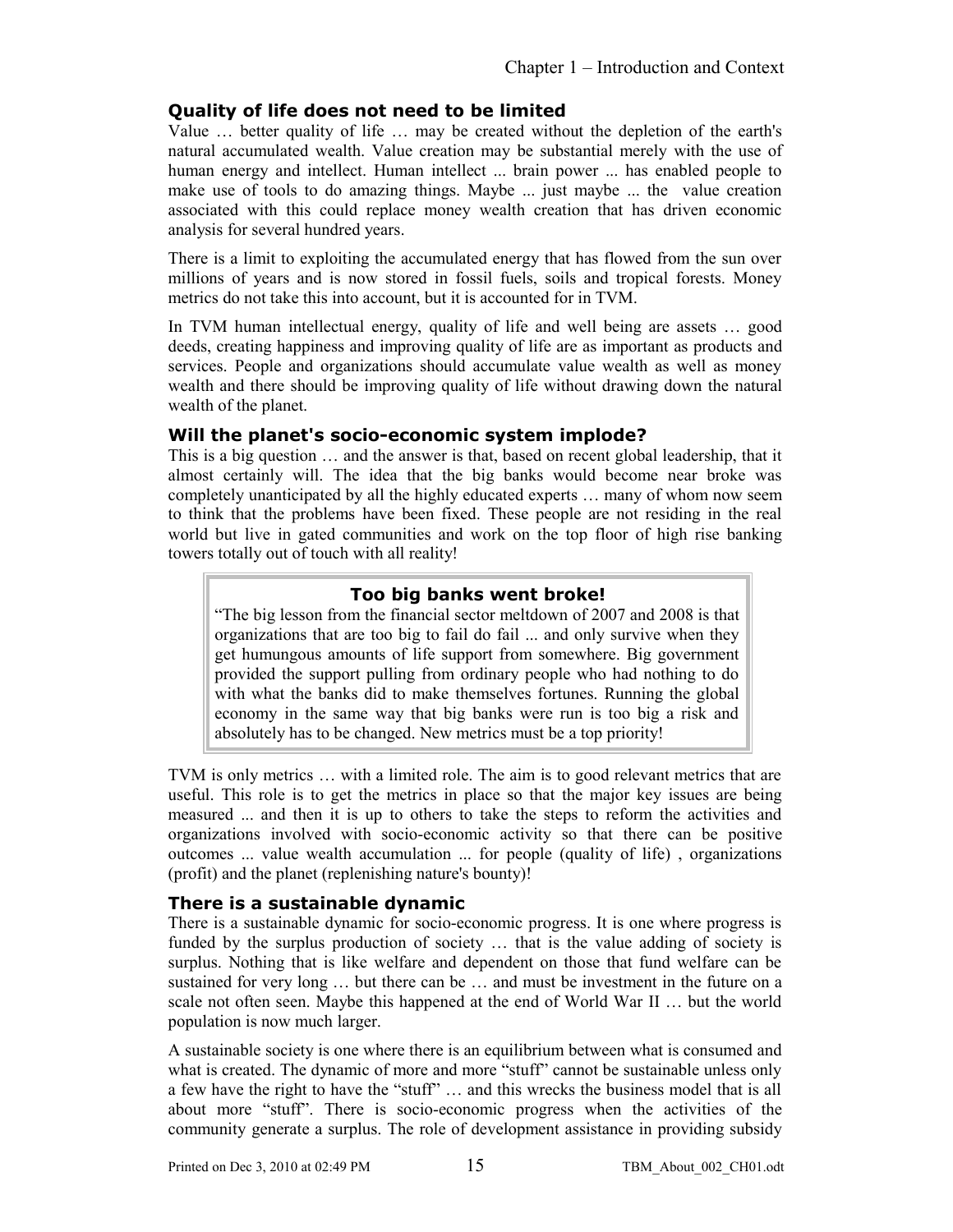for inefficiency must be converted to funding investment that results in improved productivity.

In most cases, socio-economic progress that results from external intervention is fragile because there are external factors that detract even though they are often undocumented and overlooked. In most cases external intervention is also based on a welfare construct about development aid, and unsustainable idea. On the other hand, funding that facilitates the capitalization of business that can supply all the needs of society both capital reconstruction and operational services is a sustainable approach.

#### **The virtuous cycle of sustainable development**

A dynamic planning framework with people at the center of everything creates value in the community and the broader economy. When people are the key resource, everything is possible at an affordable cost. People are both the beginning and the end … they work to create value … and they live to enjoy value. In a community where there is a positive value dynamic there can be sustainable socio-economic progress.

The question "Who is going to pay for healthcare?" for example, has less negative impact when healthcare are jobs in the community and the benefit is good health in the community. The community economy fails when the only investment ever made is to enrich outsiders … and the community always succeeds when the investment adds value for the community.

The virtuous value chain works this way:

- 1. A workers gets paid wages for doing work;
- 2. If the work is valuable, there is more value after the work than before;
- 3. The worker can buy what his/her family needs with the wages;
- 4. The vendor of goods and services purchased has revenue; and
- 5. In turn the vendor can purchase what is needed to provide the goods or service.

Note that for the value chain to result in a virtuous cycle of sustainable progress, the relationship between the amount of the wage remuneration and the amount of the socioeconomic value adding … in other words, productivity is important. The same analysis applies as the wage money moves through the community … the better the productivity, the better the progress.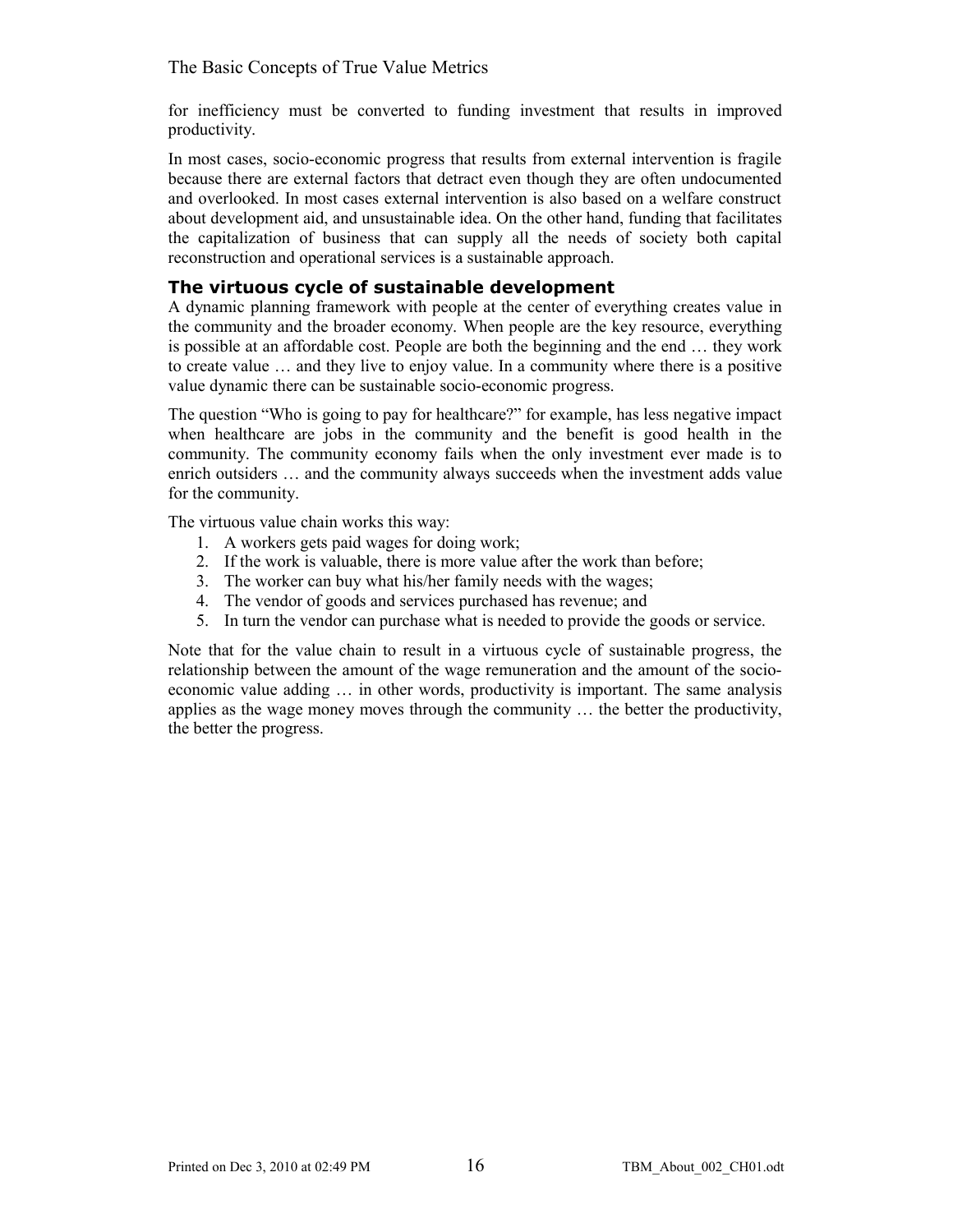## **Why True Value Metrics Is Needed?**

### **Prevailing Metrics Insufficient Need value as well as money**

#### **Need connection with real life**

The short answers is simply that prevailing modern metrics are a mess … encouraging all the wrong decisions and there is a need for paradigm shifting improvement

The United States and other countries have governments that are getting more and more indebted on top of societies that are under-performing and organizational structures that are rewarding owners and managers earning high money profits at a huge social cost. The profits are accounted for, but social cost is ignored. From time to time there are scandals that highlight the problems … but little gets done to improve the metrics.

Because the metrics are wrong ... decision making is wrong ... and unfavorable outcomes are the result. TVM aims to change this so that the metrics are right, the decisions are right and there are favorable outcomes. TVM is all about value metrics, but organizing these metrics in an old-fashioned business accounting way with balance sheet and operating statements that are one integrated reporting framework.

#### **Prevailing metrics abundant but inadequate**

The world is awash with statistics, investment analysis and academic study … but in spite the volume, many key metrics that are missing and decision making is mainly about money profit metrics in ubiquitous use … those that are about profit performance, stock market prices and GDP growth.

In broad terms there are two main issues with the prevailing metrics: (1) they have a singular money focus; and (2) the primary reporting entity is the organization. TVM is based on the premise that there needs to be a "value" dimension; and (2) the reporting entity should be the society … specifically the community where people live their lives and work.

TVM has been created because something much better than the prevailing system of corporate profit, stock market prices and GDP growth is needed. National, government, corporate and social metrics are all inadequate. They do not help with understanding of the dynamics of society. Because the metrics are wrong ... decision making is wrong ... and unfavorable outcomes result. Something is needed that goes beyond the money metrics that are prevalent today.

#### **Triple bottom line … a complete system**

The corporate "triple bottom line" idea … that is "People, Profit and Planet" … has been introduced recognizing that people and the planet, that is environment are dimensions of performance that should be taken into consideration would be worth having. In he prevailing metrics methodology the mainstream accounting system provides data for profit reporting and management information systems provide business performance data, while people and planet data are more or less ad hoc and out of the mainstream!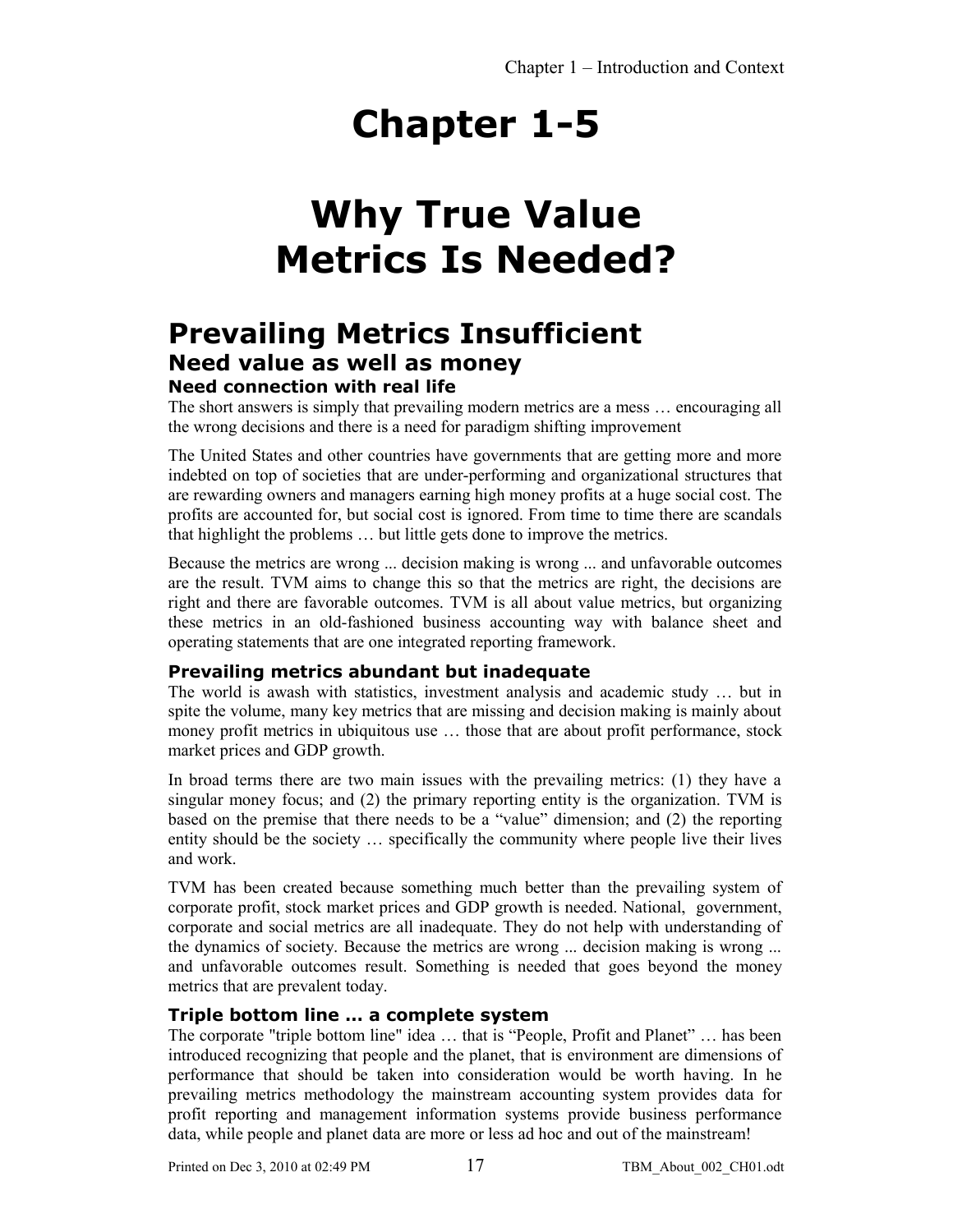Money accounting metrics facilitate the allocation of resources to create profitable economic entities and profitable activities. There need to be reliable metrics so that resources get allocated to activities that have socio-economic value … whether or not they generate profit. This is what TVM does. TVM changes the paradigm for resource allocation because its metrics are about value as well as about money. Though money accounting is insufficient for effective management everywhere in society, at the national level, in government, in corporate business organizations and not for profits … it is presently the only one that is widely used.

TVM adds the missing component. Science and technology provide some amazing possibilities … but decisions about allocation of resources need to be made by people who are aware of both money profit and social value … and accountability needs to be not only to the owners of wealth but also to all the stakeholders in the society.

#### **Not more metrics … better metrics**

Modern information technology makes it easy to have more metrics … more mathematical manipulation of data … more statistics … and ultimately more information overload. TVM is about breaking this information overload spiral … a few meaningful metrics that are clear and just sufficient to get good decisions made reliably.

Many people seem to appreciate that better metrics are needed … but the efforts to get better metrics seem to be based on the idea that more metrics will improve the situation when what is needed is a quite major rethink about what metrics are needed and how may they be obtained efficiently, affordably and in a timely manner.

The TVM initiative changes this aspect of metrics from more to less … rugged and reliable but maybe not academically rigorous. TVM starts from the premise that the changes needed are not 2% or 3% but 200% or 300%  $\ldots$  and for this rather clumsy measured may serve perfectly well. Bluntly put … people in abject poverty to not need a 2% improvement in their condition, but a 200% improvement … and World Bank reports on global development where they have identified a 2% improvement in the GDP of a country with endemic poverty would be laughable if the issues were not so serious!

#### **Good metrics are not free … but very valuable**

Good metrics are not free … there is a cost that must be paid in order to have good metrics. The design of the data and the analysis must respect the fact that they must be cost effective … producing more value than they cost.

More expensive metrics are not necessarily better … more data about some things is a complete waste of money. The aim of TVM is that decision making is better, and everyone is accountable for socio-economic performance

The prevailing systems of metrics are a "hodge-podge" of dataflows and analysis that has grown up over years with every interest group "doing its own thing". There is duplication at the data acquisition stage and in analysis … and gaping holes in both. The idea that data may be used for multiple purposes is not widely practiced … and too much data disappears into private archives never to be seen by any interested public.

Simply making better use of existing data has the potential to reduce data acquisition costs and increase the amount of relevant analysis. And … bluntly put … having accountants doing more data acquisition and less academics could produce an impressive improvement in data acquisition and analytical performance!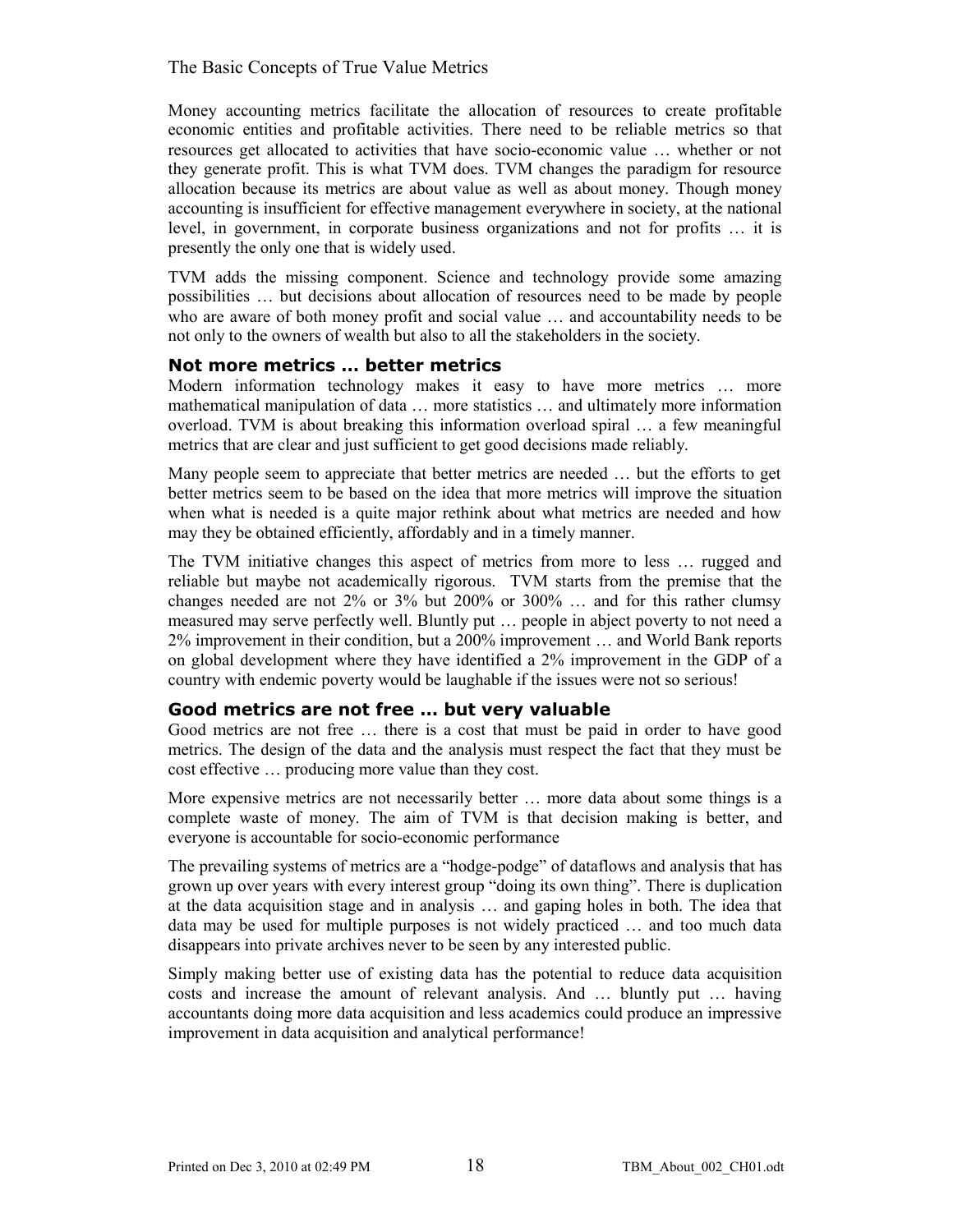## **What Impact?**

### **What Impact Will TVM Have? Data are very powerful**

#### **The impact will be huge!**

The impact of TVM is going to be a better world that has a hope of being sustainable and has a better quality of life worth several hundreds of trillions of dollars!

The impact of good metrics is huge. When high profit value destruction is changed to lower profit value adding, there is an order of magnitude swing in the performance of society and in socio-economic progress. If the world adopted TVM true value metrics, there could be more rapid progress out of poverty and better decisions about important infrastructure improvement … potential value swing several trillions of dollars.

Management information rarely uses academic rigor … but is cost effective and reliable for its limited purpose. Good metrics can substantially improve productivity. This is an example in a factory setting simply resulting from the use of better metrics.

#### **Timely data ... almost triple the production**

A company changed its production reporting from "next day" for review and analysis to something that approximated real time. Instead of "fixes" never getting done, fixes were done almost immediately a problem was identified. With no more resources, the factory produced almost three times what it did before. This is an example of basic control theory in practice ... and an example of the potential for paradigm change in the way resources are managed to improve performance and quality of life!

The efficiency of the use of resources in most socio-economic activities has never been measured … it is difficult to know how badly resources are used. From time to time there are studies and it is common for observers to conclude that government performance is an order of magnitude less efficient than equivalent privately managed operations. Part of this is the lack of meaningful metrics almost everywhere for measuring performance.

#### **With better metrics … better everything**

Some people are quite happy to manage "by the seat of their pants", but that is not the way best performance is going to be achieved. Even where there are detailed metrics as in the case of major corporations and the stock markets, the results for society may not be good because the metrics are about money more than they are about value. When value metrics are as prevalent as profit metrics a lot is going to change for the better.

> **Change the way the game is scored, it changes the way the game is played.**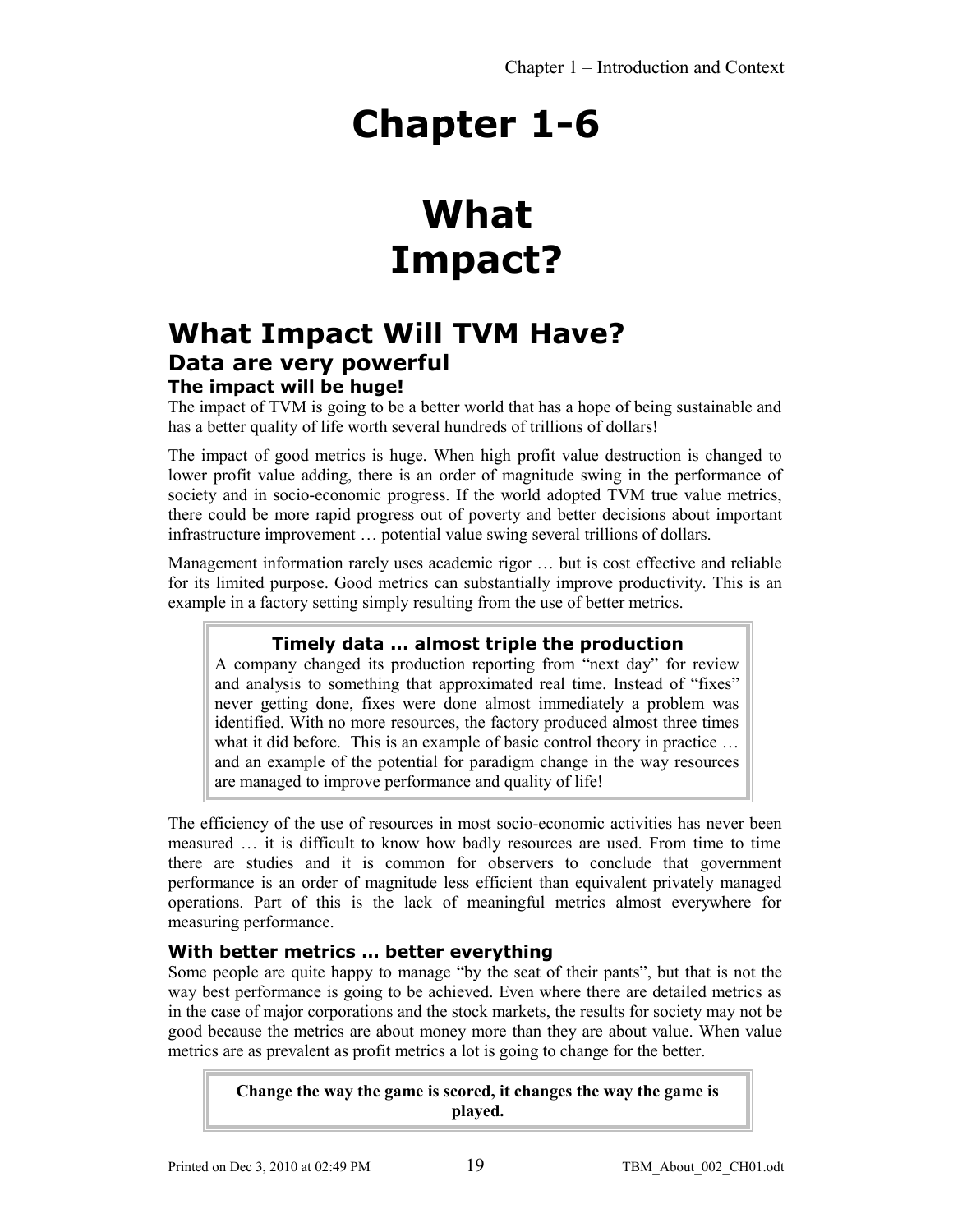#### **Paradigm shift will change everything**

TVM can facilitate paradigm change … and through this there will be impact ... if for no other reason than an improvement in the way socio-economic scorekeeping is done will also change the way socio-economic decisions get made. It is a an accepted reality of management that metrics are important.

#### **What gets measured gets done!**

The money measure scale of the modern global economy is several hundreds of trillions of dollars. All of these resources are flowing because of money profit decision that are made with most of the decisions ignoring totally all the negative value destruction associated with the earning of returns.

There is a record number of money billionaires in the world … and at the same time a record number of people who are poor and hungry. A socialist agenda to give the rich peoples' wealth to the poor is fatally flawed … but a social agenda to have decision making based on both profit return and value return could add trillions of dollars to the profit and value creation that improves quality of life for everyone.

When value is measured as much as profit, then decision making will change and quality of life will improve. The capacity of technology to be a partner in progress will be realized more rapidly when profit potential is supplemented by value potential.

With TVM, good decisions are recognized ... while decisions that destroy value are identified and the reasons for this ascertained. Experience suggests that the difference between an environment where good decisions are being made and one where "anything goes" is not a percentage point or two … but an order of magnitude or two. In other words, if good data and facts are used for decision making, and resources are properly allocated and deployed, the value adding can be improved by between 10 and 100 times.

The elimination of poverty called for by leaders like Professor Muhammad Yunus is possible … but it requires way better decision making and allocation of resources than we are normally seeing.

Profit is often value neutral or value destroying … modest changes in how profits are made can make a huge difference in the value adding of profit making.

#### **TVM is not the old EVA**

EVA … Economic Value Adding, a trade marked initiative of a US based consulting firm in the 1980s helped the corporate business world to mobilize its resources so that there would be the maximum of money profit value from the business activities. TVM is different in that the aim is for resources of business and society to be used so that there is both money profit value and value value for the society as a whole and a community in particular.

TVM changes the way activities get measured. It is not simply about how much has been done, but what impact there has been and what value has been added as a result of doing something. Good managers have known this for a very long time … but many big organizations have adopted systems of management and accountability that have put focus on measures … quantification … without a deep understanding of what is happening to deliver results to intended beneficiaries. Other organizations have evolved their systems so that donors are informed while the work being done goes without meaningful metrics.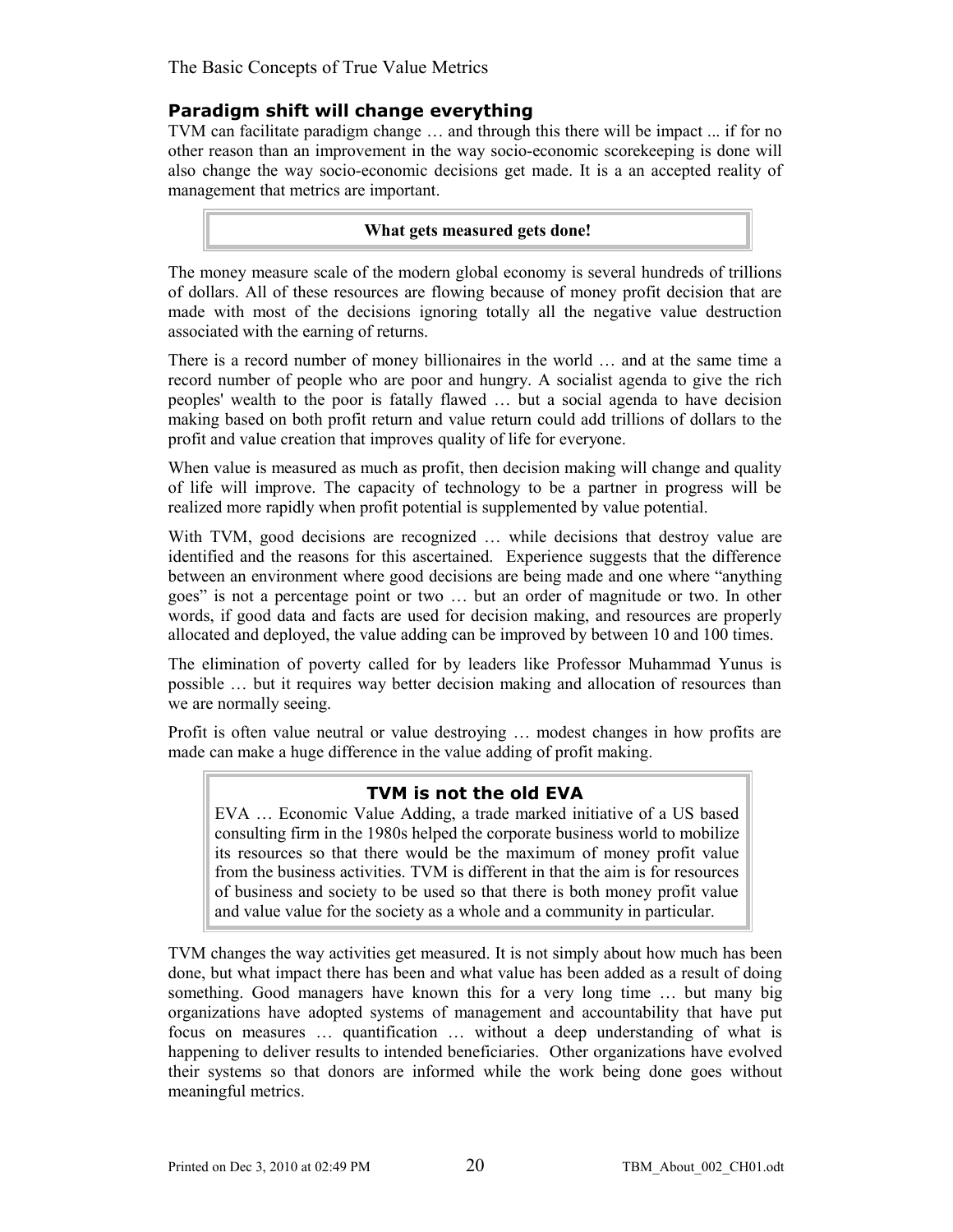The goal of TVM is not merely to deploy a value based accounting system … but for a TVM based system to change the way major resources are allocated … and for this to result in an improvement in productivity and quality of life.

#### **NGO performance reporting**

Presently, as much as 90% of the data being reported back to donors in the NGO and not for profit world relates to how much has been done. Almost no data are reported about the impact and value adding that is being accomplished. Rather NGOs tell stories about a single individual … often heart rending … and add images … but these are not meaningful data about anything. It is PR that is available for both highly effective organizations and those that a high performance scamming operations and no way to tell the difference.

In theory, the reason for allocating resources and doing the work is to get a result. The result has a value ... money profit performance and a social value which may be quantified and translated into some money equivalent.

In the case of health interventions the impact should be more good health ... and good health has value.

In the case of education, the impact is better educated students and then the population … with a high incremental value. In the case of education, the value may only be realized if there are limited economic opportunities for employment or profitable business. With no opportunities, the value of education is largely wasted.

#### **Potential huge impact**

When the leaders of the capital markets are using value as much as they use profit, then there will be major changes in the way global capital market resources are allocated.

#### **Social investment potential huge and untapped!**

The organizer of a recent major conference on Social Capital (SOCAP10) made the observation that the social capital market may be a \$1.5 billion market already in 2010 … even before formal value reporting goes into effect. People know the importance of value … but cannot do what they would like to do simply because the metrics are inadequate!

The progress of modern science and technology has been far greater than most would have predicted fifty years ago ... and it is clear that much of the potential of this progress remains unrealized.

When decisions are made in a timely manner using meaningful data, decisions can be very much better.

#### **Example: Timely production reporting**

When the factory reporting system at Southern States Inc., a manufacturing company in Georgia USA, was modified to provide performance data very rapidly … in fact 20% into the day shift today rather than 24 hours later tomorrow … factory problems were identified in time for them to be fixed before they caused lost production. Simply changing the timeliness of important data and factory started delivering consistent record production with not other changes or investment.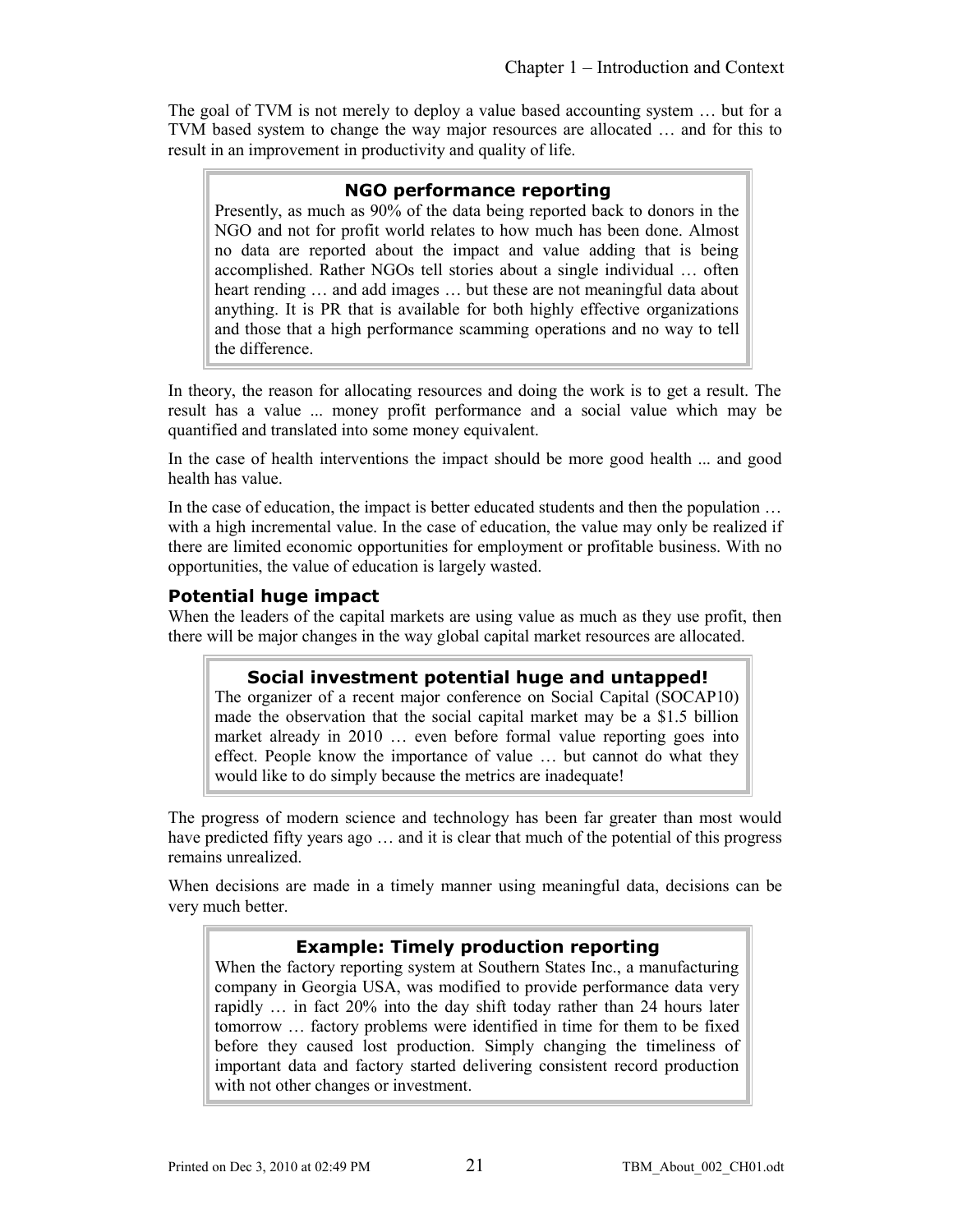The potential for better metrics to change the paradigm of performance means that several billion people in abject poverty today should be emerging from this state in a few years … at the same time the middle class becomes happier if not money wealthier … and in the economic totality the rich elite can stay rich and elite, but no longer holder the world to ransom!

#### **Difficult to quantify**

It is not easy to quantify these outcomes, but it can be done using a system of standard values for the value of outcomes in the community setting. Some outcomes have a money cost and a price when they are purchased … but many do not.

#### **Standard value … a 25 year old**

A 25 year old with a good education, in good health and ready to work in a high paying job in the United States for several decades has a huge value … maybe something like \$4 million just in future earning power. A 25 year old with little or no education, undernourished and in poor health in a poor village in a developing country with no work prospects has little value based on economics and future earning power … and represents some millions of dollars of lost opportunity!

Hundreds of millions of children will grow up to be of little economic value unless good decisions are made about socio-economic investment. Every child that grows up without education and skills, and with compromised nutrition and health is a multi-million lost opportunity. Add it up and the impact of good decisions is trillions of dollars of better socio-economic performance.

Any community stands to benefit when good decisions are made for the community … whether the decisions are being made by local leaders, local citizens, local organizations or outsiders. Most communities are missing opportunities because poor decisions are being made.

TVM does not constitute a benefit … TVM is not in itself of value … but good decisions that result in good activities is where the value lies!

#### **Community micro-up decision making**

TVM helps to change the framework for economic activity and specifically the locus of decision making … a paradigm change so that the concentration of economic money wealth and power in very large centralized entities will be offset by local decision making and local implementation of economic activities. People who are near a problem often have an understanding of the problem and how it might be solved most effectively. When people solve their own problems, amazing progress can be made. Small things can have huge leverage.

Decision making done to optimize local impact may be an order of magnitude better than any decision made by centralized decision makers, no matter how well intentioned.

#### **The Shenge Project … an amazing success**

The Shenge community in Sierra Leone has the modest support of a small multi-sector integrated community development project of FAO funded by UNDP. The project facilitated training, acquisition of materials and ideas about business organization so that with timely decision making and modest allocation of resources, socio-economic progress was enormous and very rapid. The projects removed constraints … gave nothing away … and created a self sustaining progressing community.